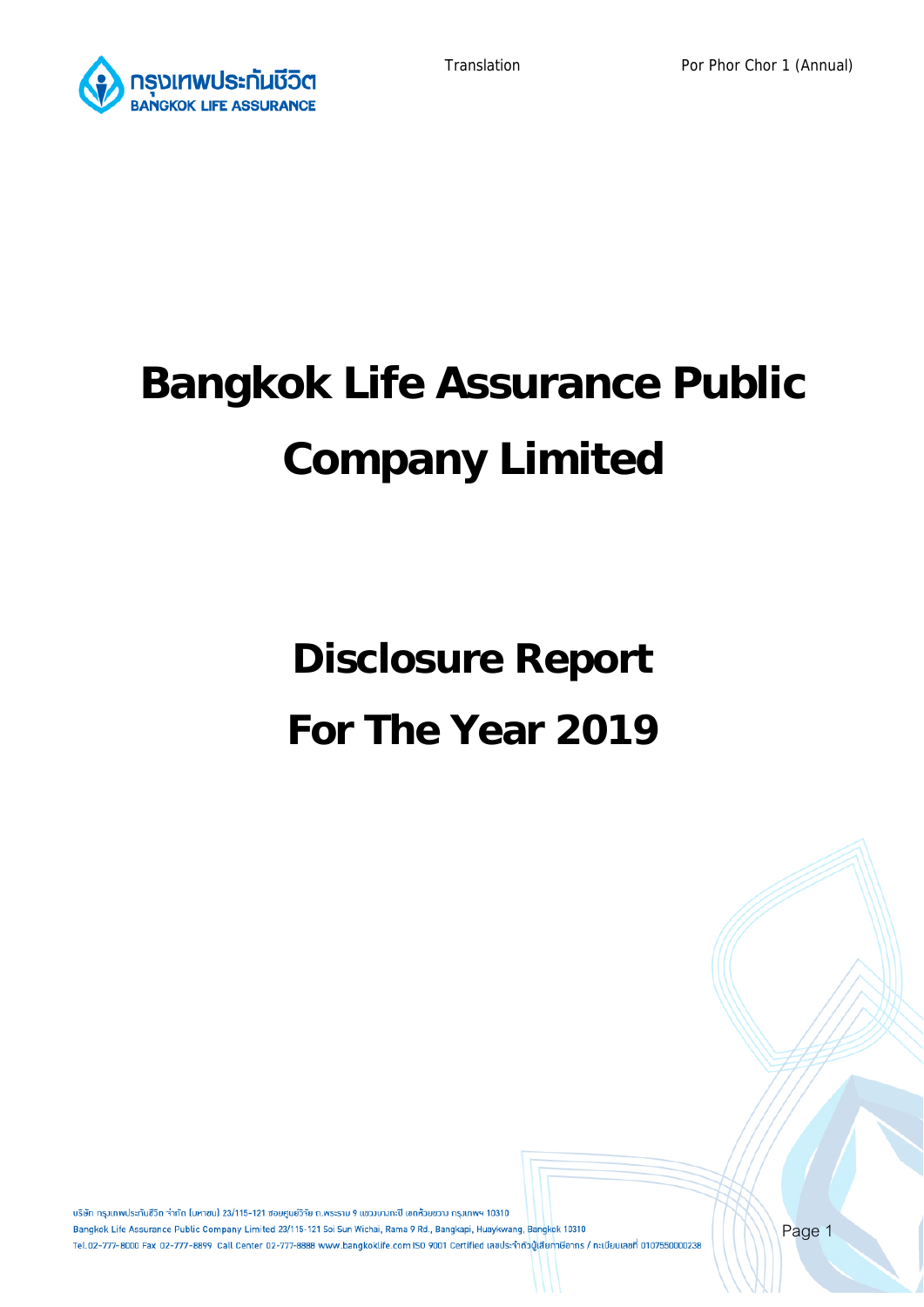![](_page_1_Picture_0.jpeg)

# Part 1 Certification of the Accuracy of Information Disclosure

The Company has reviewed the disclosed information with care and certifies that the disclosed information is complete and accurate, not being a false or misleading statement, or lacking material significant information. The Company, hereby, certifies the accuracy of all the information disclosed in this report.

(M.L. Jiraseth Sukhasvasti) Chief Executive Officer and President

resemblance . . . . . . . . . . (Ms. Chollada Sophonpanich) **Authorized Director** 

Disclosed on 29 May 2020

For the year 2019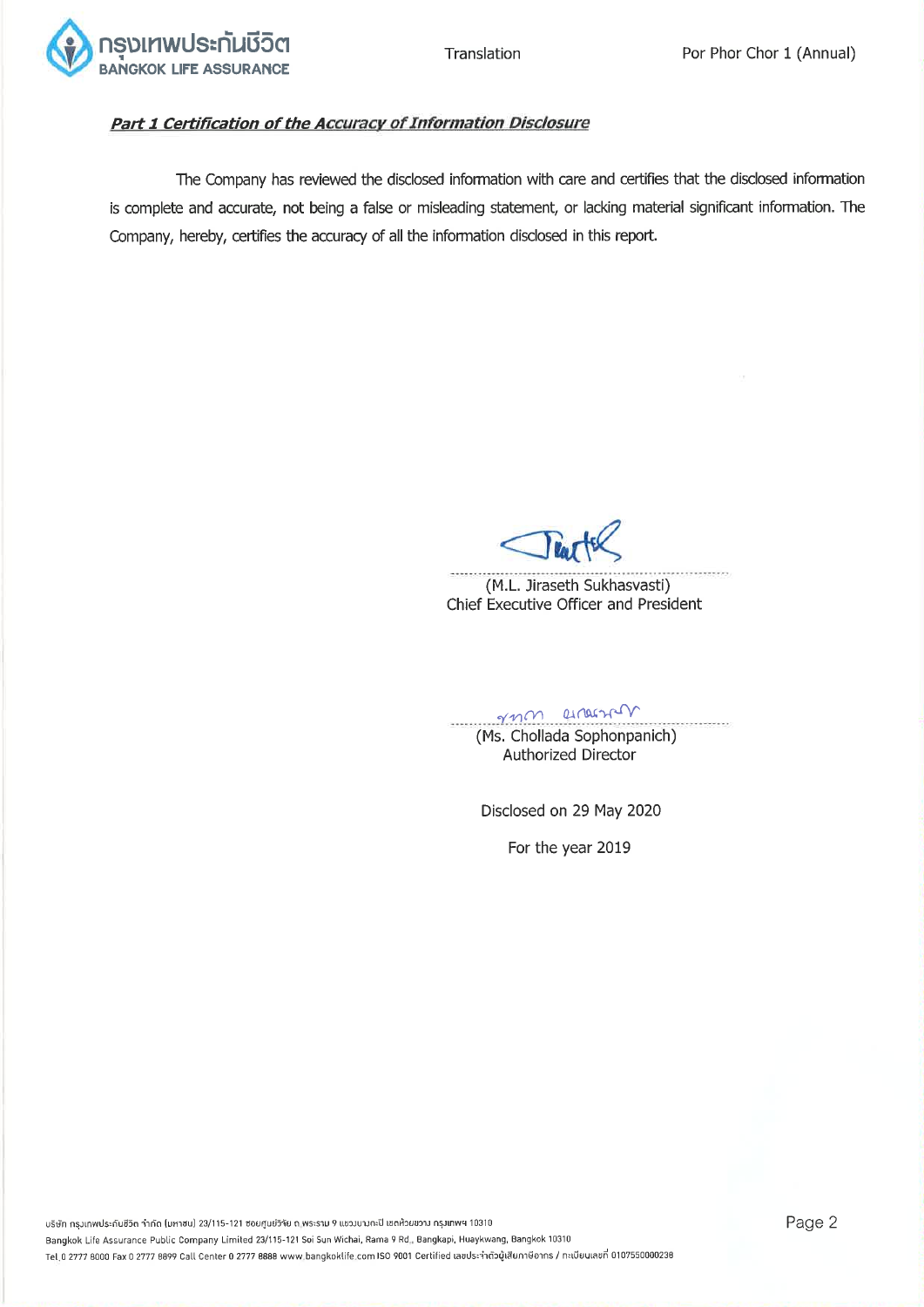![](_page_2_Picture_2.jpeg)

#### **Part 2 Disclosure Details**

# **1. Company History, Policy, Objective and Business Strategy Including Key Business Operation, Key Product and Key Services. Claim Processes and Customer Service Contact**

#### **1.1 Company History**

On June 1st, 1951, Major Kuang Aphaiwong, PhrayaSrivisarnvaja, and Mr. Chin Sophonpanich established the Company named "Krungsiam Assurance Company Limited." The Company first focused on managing aid welfare. In 1977, Mr. Chin Sophonpanich had the foresight to see that the time was right for the Company to earnestly conduct life insurance business, and so commissioned the international consulting firm, IFCCA, working with Mr. Vai Vathanakul and Mr. K.V. Claridge, F.I.A., an actuarial science specialist from Swiss Reinsurance Company Ltd., to implement a new organizational structure and new systems. On January 1<sup>st</sup> 1979, Krungsiam Assurance Company Limited was renamed Bangkok Life Assurance Co., Ltd. Then, Bangkok Life Assurance Limited was registered as a public company (PCL) on September 25<sup>th</sup>, 2009

# **1.2 Policy, Objective and Business Strategy 1.2.1 Vision and Mission**

#### **Vision**

"To make people realize the benefits of the life insurance and choose insurance coverage which is suitable for their financial position and value of life."

#### **Mission**

"The Company is determined to be a leader in establishing financial security for all groups of people and protecting their value of life by offering financial advice and impressive service through its sincere agents, partners and employees who are experts in the field."

#### **1.2.2 Marketing and Competition**

#### Policy on Marketing, Products and Services

The Company is focusing on its policy on comprehensive financial planning by continuing from the previous year to offer complete suite of products for accumulating wealth and establishing security for the present and the future.

#### Competition

The business is highly competitive with the growth direction changing from business expansion driven by high-return endowment products to unit-linked products which allow customers to choose to receive higher return at an acceptable level of risk. There was also an market expansion of products for life protection, retirement preparation, medical care, and critical illnesses, in line with the demographic trend of longer life expectancy and the higher medical expenses. Financial planning for each stage of life to create security and wealth has played an increasingly important role in fulfilling the lifestyle of people in this day and age. These have been the key supporting factors for constant growth in the life insurance business.

In addition, the development of new distribution channels, e.g., online channel, and use of social media in accordance with the lifestyle of the consumers nowadays who are knowledgeable and eager to research information by themselves using the technology

Bangkok Life Assurance Public Company Limited 23/115-121 Soi Sun Wichai, Rama 9 Rd., Bangkapi, Huaykwang, Bangkok 10310 Tel.02-777-8000 Fax 02-777-8899 Call Center 02-777-8888 www.bangkoklife.com ISO 9001 Certified เลขประจำตัวบู้เสียภาษีอากร / ทะเบียนเลขที่ 0107550000238

<sup>้</sup>บริษัท กรมเทพประกันชีวิต จำกัด (มหาชน) 23/115-121 ซอยศนย์วิจัย ถ.พระราม 9 แขวมบางกะปิ เขตห้วยขวาง กรมเทพฯ 10310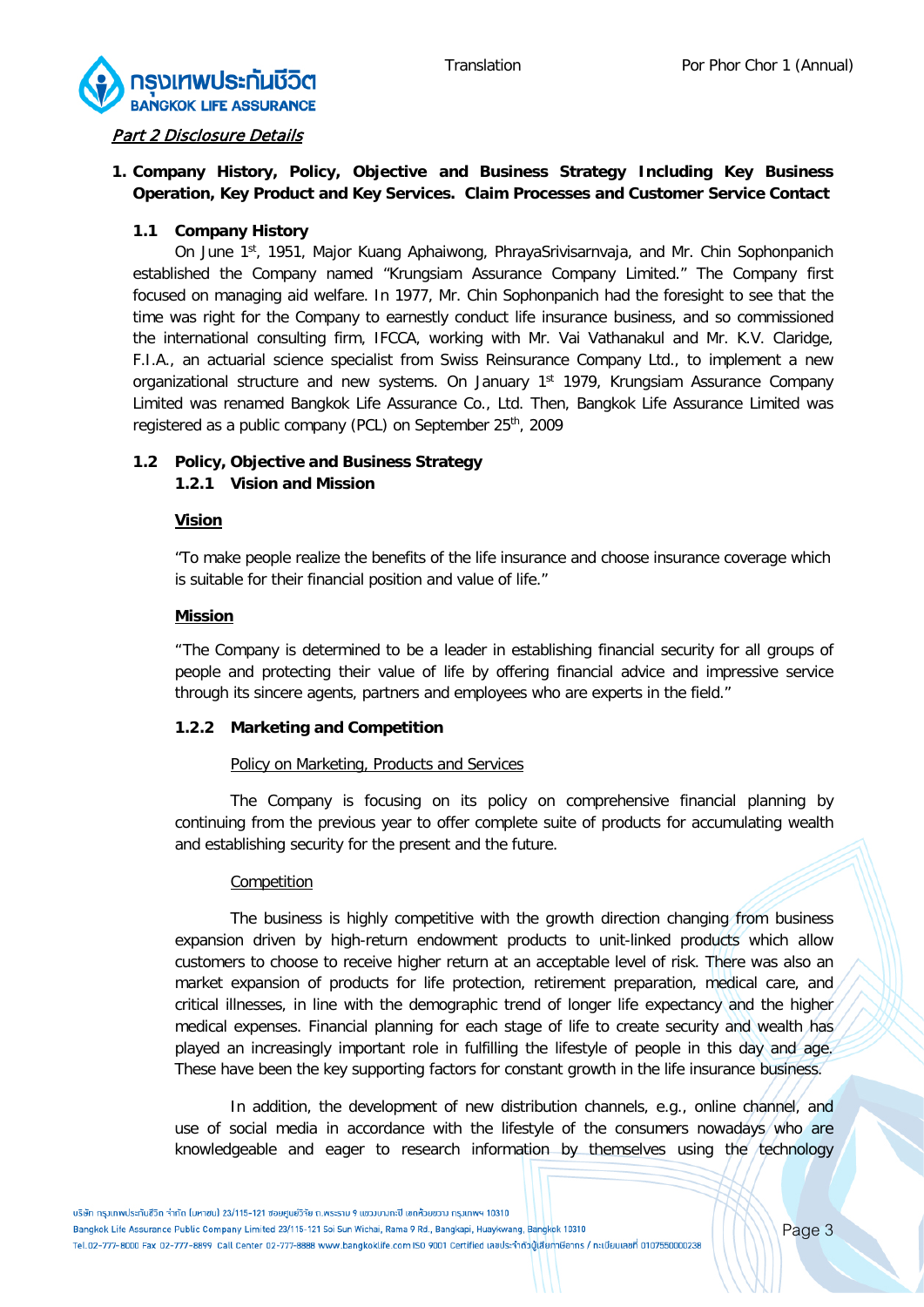![](_page_3_Picture_2.jpeg)

surrounding them, is the main strategy which helps expand the market and can very well enhance the strategy to maintain the existing customer base, in addition to the policy to support life insurance business issued by the government, the economy, and households' spending.

#### **1.2.3 Life Insurance Business Trends 2020**

Please see details in the 2019 annual report, page 102 -103, that is published on the Company's website as the follows:

[https://www.bangkoklife.com/Upload/InvestorFile/82ba00539f8f4c59896b50dd383](https://www.bangkoklife.com/Upload/InvestorFile/82ba00539f8f4c59896b50dd3834b568.pdf)

#### [4b568.pdf](https://www.bangkoklife.com/Upload/InvestorFile/82ba00539f8f4c59896b50dd3834b568.pdf)

#### **1.2.4 Company's Strategy**

The Company's strategy is to improve and massively develop the infrastructure and technology of our business, including operational management, service facilities, product development as well as a revamp of our distribution channels, business agility and efficiency. Adaptation must focus on and anticipate the expectations of our customers in the online world, while continue to promote our brand and enhance our corporate image. These will create a new foundation and advanced platforms for future growth. On top of these, our enterprise risk management and the principles of good corporate governance are still the key strengths of the Company.

#### **Products**

The Company adjusted existing products as well as developed new products to better satisfy customer needs, and to support the fluctuation from return on investment by offering life protection products, pension products, health and critical illness products. In addition, the Company also encourages sales production of rider products which are beneficial for the customers and generates good future profits for the Company.

#### **Improvement of Agents' Quality**

The Company supports the increase in quantity and quality of financial advisors, agents and trade partners so as to be able to provide sufficient services in the following aspects:

1. Developing and increasing the number of financial advisors

1.1 Develop consultants for securities investment using curricula for securities investment consultant in order to register agents as securities consultants. Nowadays the company has 1,404 securities consultants who were trained and licensed from the Securities and Exchange Commission, Thailand (SEC).

1.2 Develop Certified Financial Planners (CFP®) and Associate Financial Planner, Thailand (AFPT™) in order to be able to comprehensively plan and give financial advice for the purpose of assisting customers in achieving their respective financial goals. Nowadays the company has 113 Certified Financial Planners (CFP®) and Associate Financial Planners, Thailand (AFPT™) who earned professional qualification from Thai Financial Planners Association.

2. Develop life insurance agents focusing on creating sustainable career and adhering to the standards accepted nationally and internationally.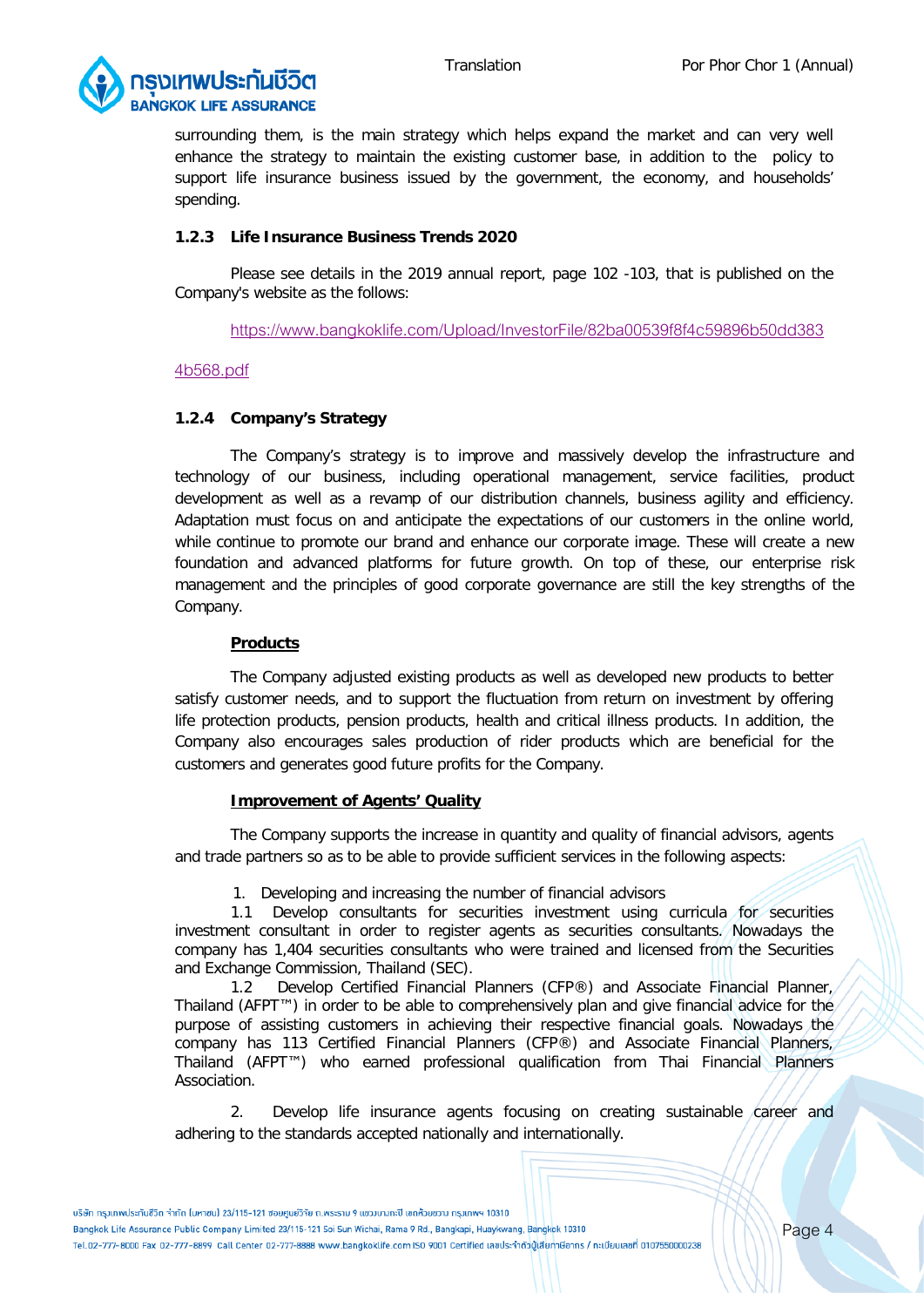![](_page_4_Picture_2.jpeg)

3. Develop teams of trade partners to ensure thorough understanding of the products so that they can introduce the newly adjusted and developed products accurately and fully, and keep up with OIC regulations as well as other related laws so that customers can make informed decisions prior to purchasing the products.

#### **Technology**

The Company has developed supporting tools to assist with financial planning, investment, and life insurance in order to enhance the efficiency of financial planning provided by the Company's FAs and uplift the operations of agents. The aforementioned tools are as follows:

Smart FA provides information on fund trading, allowing FA to monitor the customers' investment histories.

Smart FA Service is a system for submission of fund trading orders for FA.

Smart Fund Application for customers to monitor their investment portfolios

Smart Go Application for agents to generate sales proposals online

BLA Happy Life application for customers to interact with the company such as checking the policies' information, or redeeming points for privileges.

#### **New Sales Channels**

The company has expanded distribution channels through the new trading partners in order to increase customer base and to keep the balance of premium received from each channel. The company also has improved sale process of the online channel to make it more convenient for customers.

#### **Marketing Communication and Activities to Strengthen Customer Relations**

In 2019, the company sets marketing objectives to sustainably elevate the quality of life of the public by focuses on developing products and services for financial planning and public health care.

Creating recognition and confidence in the Company's products which have been developed to cater for all the needs of the customers by emphasizing on health and critical illness products. This also includes plans which help establish habit of savings among the Thais, e.g., BLA Prestige Health which cover medical expenses worldwide, BLA Cancer Max, BLA Happy Saving 208, BLA Happy Saving 128, and BLA Pension 99.

Developing health service system called "BLA Every Care" which is the additional services for BLA's health policyholders by providing consultation services and health information 24 hours, services during illness especially illness abroad and services to facilitate recovery period.

Communicating BLA Prestige Health Campaign to create recognition of the importance of health planning that cover the consumers' needs.

Disseminating comprehensive financial planning knowledge with Bangkok Life Assurance via booths in financial expos, and via advertisements online and on other social media.

Increasing service quality and expanding communication channels of Bangkok Life Assurance via BLA Happy Life Application & Line to increase convenience and ease with which the customers could access policy services online by themselves via the applications.

้บริษัท กรมเทพประกันชีวิต จำกัด ไมหาชน) 23/115-121 ซอยศนย์วิจัย ถ.พระราม 9 แขวมบางกะปิ เขตห้วยขวาง กรมเทพฯ 10310

Bangkok Life Assurance Public Company Limited 23/115-121 Soi Sun Wichai, Rama 9 Rd., Bangkapi, Huaykwang, Bangkok 10310

Tel.02-777-8000 Fax 02-777-8899 Call Center 02-777-8888 www.bangkoklife.com ISO 9001 Certified เลขประจำตัวบู้เสียภาษีอากร / ทะเบียนเลขที่ 0107550000238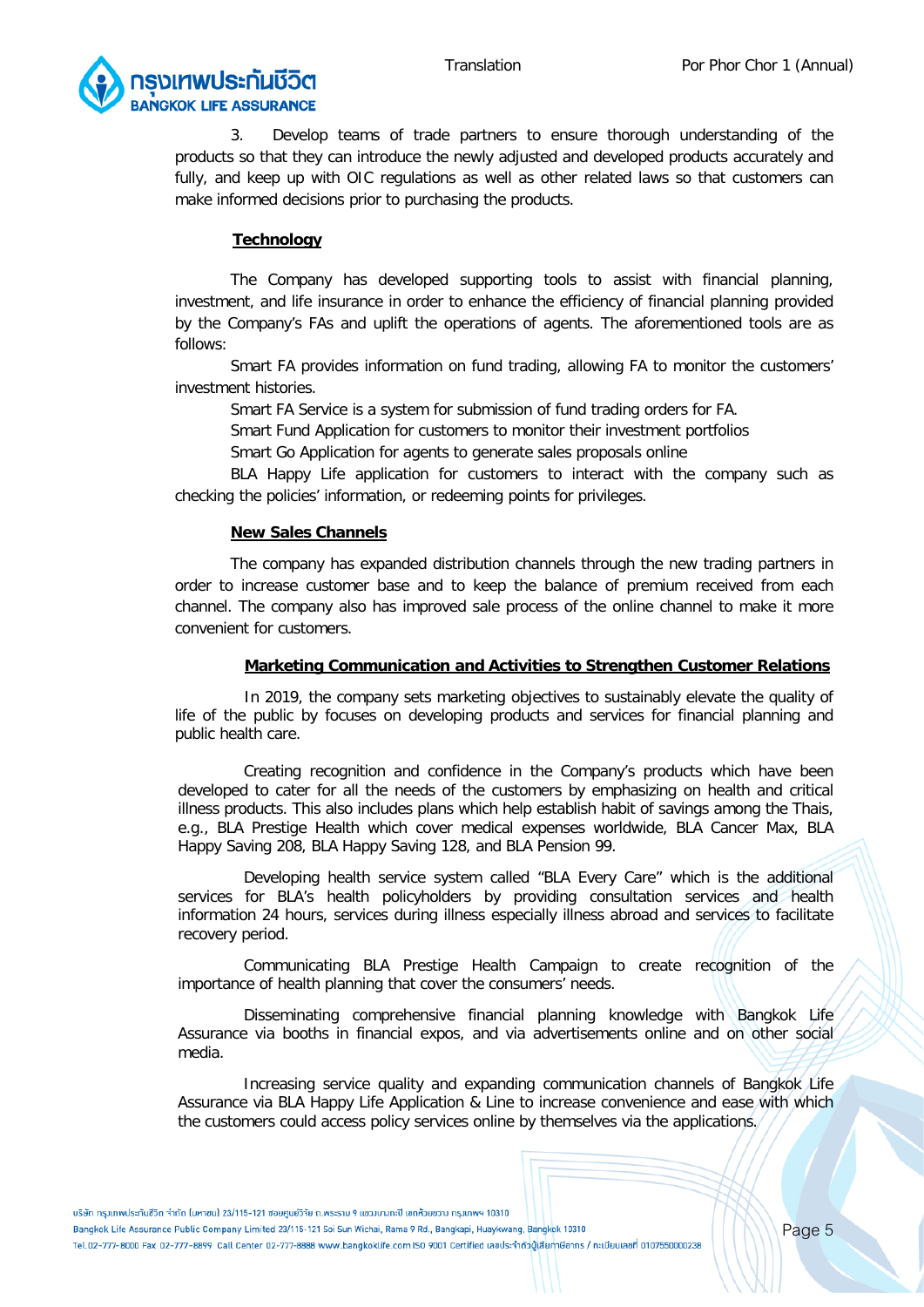![](_page_5_Picture_2.jpeg)

Creating Confidence in the Company with Life Insurance Company with the Most Outstanding Management Award for 2018 (3rd prize) from The Office of Insurance Commission (OIC), Thailand's Top Corporate Brand Hall of Fame 2019 Award, "Company with the Best Health Insurance Coverage of the Year" award at the Emerging Asia Insurance Awards 2019, and Thailand Quality National Awards (TNQA).

#### **1.3 Nature of Business Operation**

Bangkok Life Assurance PCL has been running life insurance business and providing comprehensive financial planning services to customers. Life insurance is a means by which to mitigate loss among a certain group of people from unexpected incidents (death, loss of organs, disability, and loss of income). The benefits under policy conditions will be paid by the Company to victims or beneficiaries in order to mitigate his/her financial burden.

The Company has been improving its products to best cater for customer needs, which vary by their life stages and to provide them with the utmost benefits. Basically, life insurance provides two different types of main benefit to policyholders, which are life protection as a guarantee benefit upon death and saving benefit to enrich the policyholder's lives. Life insurance benefit will be paid to beneficiaries on policyholder's death and survival benefit will be paid to policyholder during the coverage period of the insurance contract.

# **1.4 Product Characteristics, Core Services, and Premium Portion Categorized by Type of Products**

#### **Types of Life Insurance**

The Company currently offers to customers more than 60 different products classified by the following types of insurance:

#### 1) **Ordinary Life Insurance**

Under this type of insurance, the Company provides coverage for individual customer, which is life insurance benefit that will be paid to beneficiaries on policyholder's death, and/or survival benefit that will be paid to policyholders during the coverage period, according to the policy condition. The product types are summarized as follows:

**(1) Whole Life Insurance** is a life insurance contract designed to either pay an insurance amount to beneficiaries on policyholder's death or pay an insurance amount to policyholder if he/she survives until maturity date. Normally, whole life products provide lifetime coverage until the age of 90 or 99 yrs.

**(2) Pension** is a life insurance contract designed to provide periodic payment of benefit, suitable for customers who have a long life span in order to cover their economic loss arising from loss of income, when they become older or retire. Pension product plays an important role to pay him/her a monthly or an annual benefit starting from retirement or at the attained age of 55 or 60 yrs., based on the policy conditions and payout terms that customers choose.

**(3) Term Life Insurance** is a life insurance contract designed to pay the beneficiary an insurance amount if the policyholder dies during the coverage period of the policy. The key selling point of this product is low premium.

**(4) Endowment Insurance** is a life insurance contract designed to pay an insurance amount to the beneficiary if the policyholder dies during the coverage period of the policy or pay an insurance amount to the policyholder if he/she survives until the maturity of the contract. Endowment products focus on the benefit of savings. It offers

Bangkok Life Assurance Public Company Limited 23/115-121 Soi Sun Wichai, Rama 9 Rd., Bangkapi, Huaykwang, Bangkok 10310

<sup>้</sup> บริษัท กรมเทพประกันชีวิต จำกัด ไมหาซน) 23/115-121 ซอยศนย์วิจัย ถ.พระราม 9 แขวมบางกะปิ เขตห้วยขวาง กรมเทพฯ 10310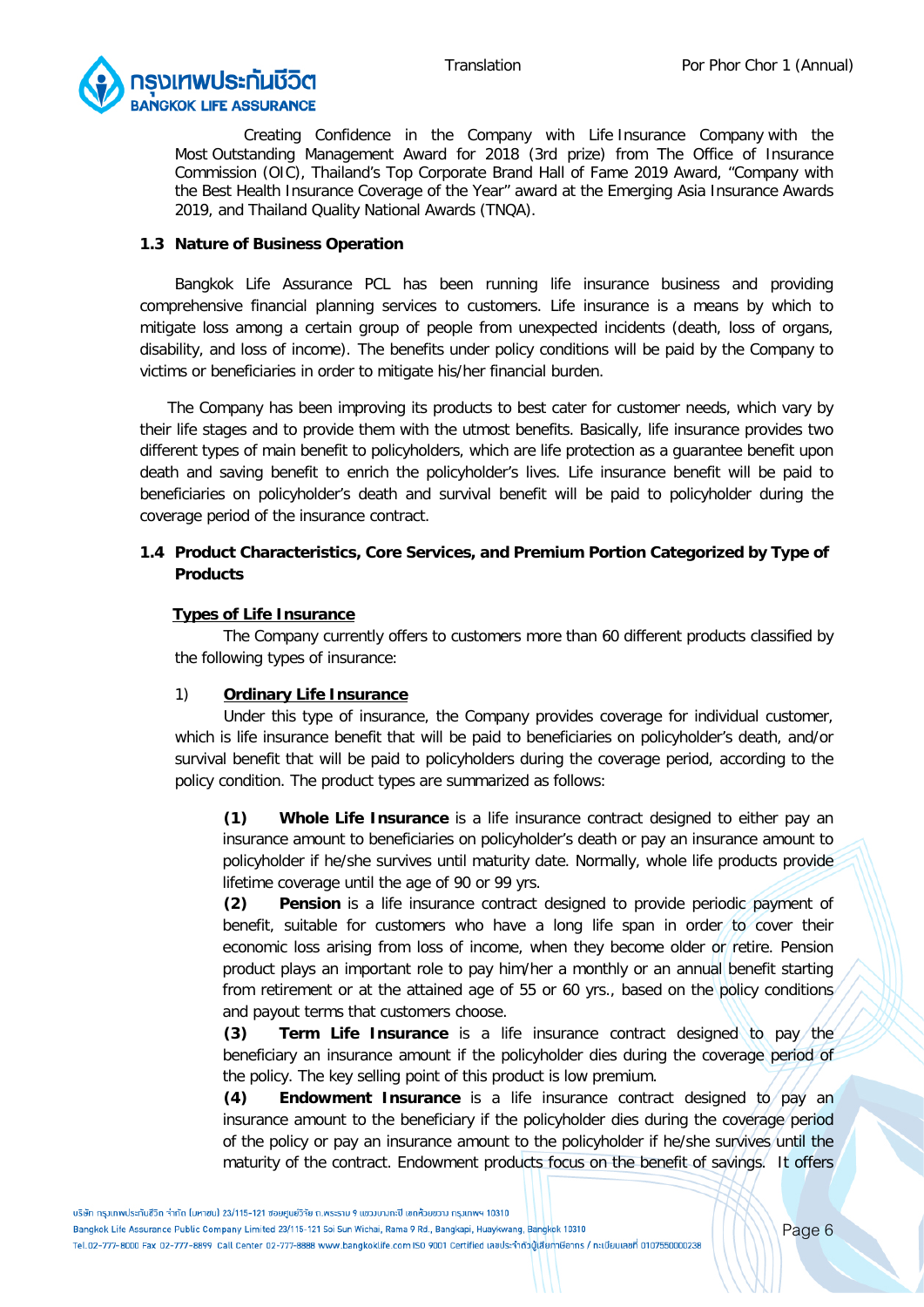![](_page_6_Picture_2.jpeg)

various choices of premium payment terms and added survival benefits during the policy period.

**(5) Rider** is a supplementary contract for the policyholder who has a basic life insurance policy. There are two main supplementary contacts 1) Accident Rider 2 ) Health Rider. Accident Rider provides coverage for death and loss of organs due to an accident. Health Rider provides compensations for hospital expenses caused by illnesses or accidents.

# 2) **Group Life Insurance**

Group life insurance is a life insurance contract in which a single contract covers a group of people. Typically, group insurance is provided as welfare by private or governmental sectors to their employees or members. Risk exposure of a particular group will be assessed on average, which allows the unit rate to be applied to all members, regardless of age, sex or job. Group life is normally a yearly term insurance with low underwriting cost, which makes its premium rates lower than those of ordinary life insurance.

# 3) **Mortgage Insurance**

Mortgage insurance is an insurance contract designed to cover loss of life and/or disability within a specific coverage term and with a sum assured which decreases over a period of time.

|                     | <b>First Year Premiums</b>  |                      | <b>Renewal Year</b><br><b>Premiums</b> |                      | <b>Total Premiums</b>       |                    |
|---------------------|-----------------------------|----------------------|----------------------------------------|----------------------|-----------------------------|--------------------|
| <b>Product Type</b> | Amount<br>(Million<br>Baht) | Proportion<br>$(\%)$ | Amount<br>(Million<br>Baht)            | Proportion<br>$(\%)$ | Amount<br>(Million<br>Baht) | Proportion<br>(% ) |
| Ordinary - Single   |                             |                      |                                        |                      |                             |                    |
| <b>Premiums</b>     | 539.81                      | 8.71                 |                                        |                      | 539.81                      | 1.51               |
| Ordinary            | 3,936.40                    | 63.51                | 28,150.31                              | 95.44                | 32,086.71                   | 89.90              |
| Whole life and      |                             |                      |                                        |                      |                             |                    |
| Pension             | 831.55                      | 13.420               | 6.452.08                               | 21.88                | 7,283.63                    | 20.41              |
| Pension             | 95.24                       | 1.54                 | 604.60                                 | 2.05                 | 699.84                      | 1.96               |
| Term                | 7.69                        | 0.12                 | 74.29                                  | 0.25                 | 81.98                       | 0.23               |
| Endowment           | 2.617.83                    | 42.23                | 19.093.62                              | 64.73                | 21.711.45                   | 60.83              |
| <b>Riders</b>       | 384.09                      | 6.20                 | 1,925.72                               | 6.53                 | 2,309.81                    | 6.47               |
| Group               | 506.63                      | 8.17                 | 1,343.68                               | 4.56                 | 1,850.31                    | 5.18               |
| Credit              | 1,215.41                    | 19.61                | 0.19                                   | 0.00                 | 1,215.60                    | 3.41               |
| Total               | 6,198.25                    | 100.00               | 29,494.18                              | 100.00               | 35,692.43                   | 100.00             |

# **Premium proportion by product type 2019**

Note: Information from Disclosure Report 56-1

# **1.5 Claim Processes and Customer Service Contact**

# **1.5.1 Claim Processes Including Steps, Period of Time and Documents Needed**

Please find details on the Company's website as follow: <https://www.bangkoklife.com/en/PersonalCustomers/Amercement>

#### **1.5.2 Customer service contact**

Contact customer service at Bangkok Life Assurance Public Company Limited 23/115- 121 Soi Sun Wichai, Rama 9 Rd., Bangkapi, Huaykwang, Bangkok 10310 Call Center 0-2777 - 8888, Fax 0-2777-8899, or Email: [Csc@bangkoklife.com](mailto:Csc@bangkoklife.com)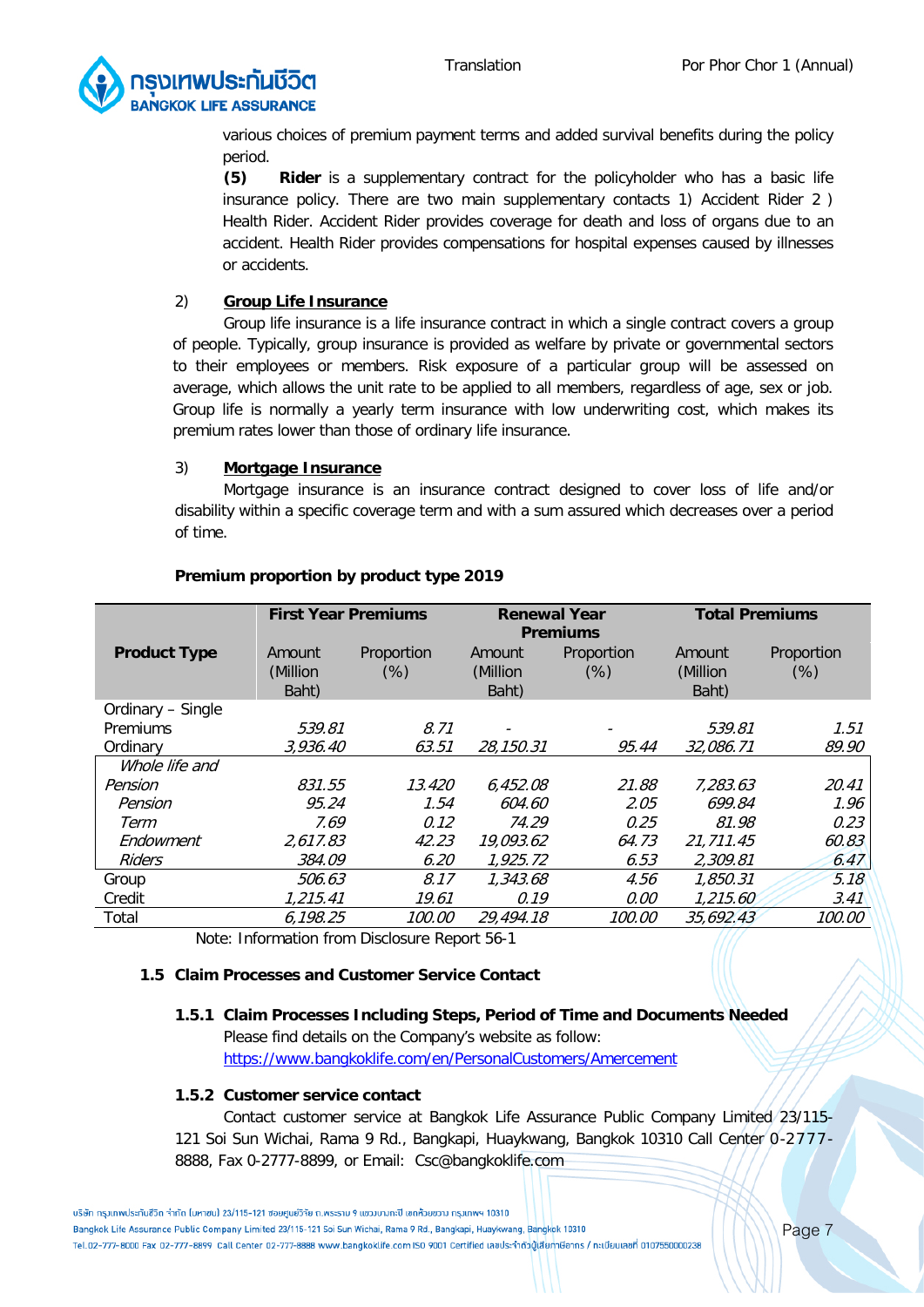![](_page_7_Picture_2.jpeg)

# **2. Good Corporate Governance Framework and Internal Control Process, Include Details on the Implementation of the Framework and Process**

# **2.1 Good Corporate Governance Framework and Internal Control Process**

Please see "Handbook Code of Conduct for All Personnel" which is published on the Company's website as follows:

**<https://www.bangkoklife.com/en/About/Child/44>**

#### **2.2 Organization Chart of Company**

Please see "Organizational Chart" which is published on the Company's website as follows: <https://www.bangkoklife.com/en/About/Child/34>

#### **2.3 Management Structure of Company**

#### **2.3.1 Board of Director**

The Company's Board of Directors consisted of 15 directors, including 2 executive officers and 13 non-administrative officers, 6 of whom are independent directors and 12 of whom reside in the Kingdom of Thailand, more than 75%, as required by law. Please see "Name of Board of Director" which is published on the Company's website as follows:

<https://www.bangkoklife.com/en/About/Child/35>

#### **Roles and Responsibilities of the Board of Directors**

Please see Corporate Governance Handbook that is published on the Company's website, Section 5 Responsibilities of the Board of Directors 5.1 Board of Directors, page 15-18, as follows:

[https://www.bangkoklife.com/source/content/files/%E0%B8%84%E0%B8%B9%E0%](https://www.bangkoklife.com/source/content/files/%E0%B8%84%E0%B8%B9%E0%B9%88%E0%B8%A1%E0%B8%B7%E0%B8%AD%E0%B8%9A%E0%B8%A3%E0%B8%A3%E0%B8%A9%E0%B8%B1%E0%B8%97%E0%B8%A0%E0%B8%B4%E0%B8%9A%E0%B8%B2%E0%B8%A5%20website%20update%2019%20Mar%2019.pdf) [B9%88%E0%B8%A1%E0%B8%B7%E0%B8%AD%E0%B8%9A%E0%B8%A3%E0%B8%A3%](https://www.bangkoklife.com/source/content/files/%E0%B8%84%E0%B8%B9%E0%B9%88%E0%B8%A1%E0%B8%B7%E0%B8%AD%E0%B8%9A%E0%B8%A3%E0%B8%A3%E0%B8%A9%E0%B8%B1%E0%B8%97%E0%B8%A0%E0%B8%B4%E0%B8%9A%E0%B8%B2%E0%B8%A5%20website%20update%2019%20Mar%2019.pdf) [E0%B8%A9%E0%B8%B1%E0%B8%97%E0%B8%A0%E0%B8%B4%E0%B8%9A%E0%B8%](https://www.bangkoklife.com/source/content/files/%E0%B8%84%E0%B8%B9%E0%B9%88%E0%B8%A1%E0%B8%B7%E0%B8%AD%E0%B8%9A%E0%B8%A3%E0%B8%A3%E0%B8%A9%E0%B8%B1%E0%B8%97%E0%B8%A0%E0%B8%B4%E0%B8%9A%E0%B8%B2%E0%B8%A5%20website%20update%2019%20Mar%2019.pdf) [B2%E0%B8%A5%20website%20update%2019%20Mar%2019.pdf](https://www.bangkoklife.com/source/content/files/%E0%B8%84%E0%B8%B9%E0%B9%88%E0%B8%A1%E0%B8%B7%E0%B8%AD%E0%B8%9A%E0%B8%A3%E0%B8%A3%E0%B8%A9%E0%B8%B1%E0%B8%97%E0%B8%A0%E0%B8%B4%E0%B8%9A%E0%B8%B2%E0%B8%A5%20website%20update%2019%20Mar%2019.pdf)

#### **2.3.2 The Management**

Please see "Names of Management" which are published on the Company's website as follows:

#### <https://www.bangkoklife.com/en/About/Child/35>

Please see Annual Report 2019 that is published on the Company's website, Duties Performed by the Performance Assessment, page 73 and Evaluation Committee and Corporate Governance Handbook Section 5 Responsibilities of the Board of Directors 5.3 Management, page 24 - 25, as follows:

#### Annual Report 2019

[https://www.bangkoklife.com/Upload/InvestorFile/69735515d9f04a2c8ad94da6875aeb](https://www.bangkoklife.com/Upload/InvestorFile/69735515d9f04a2c8ad94da6875aeba8.pdf) [a8.pdf](https://www.bangkoklife.com/Upload/InvestorFile/69735515d9f04a2c8ad94da6875aeba8.pdf)

้บริษัท กรมเทพประกันชีวิต จำกัด (มหาชน) 23/115-121 ซอยศนย์วิจัย ถ.พระราม 9 แขวมบางกะปิ เขตห้วยขวาง กรมเทพฯ 10310

Bangkok Life Assurance Public Company Limited 23/115-121 Soi Sun Wichai, Rama 9 Rd., Bangkapi, Huaykwang, Bangkok 10310 Tel.02-777-8000 Fax 02-777-8899 Call Center 02-777-8888 www.bangkoklife.com ISO 9001 Certified เลขประจำตัวบู้เสียภาษีอากร / ทะเบียนเลขที่ 0107550000238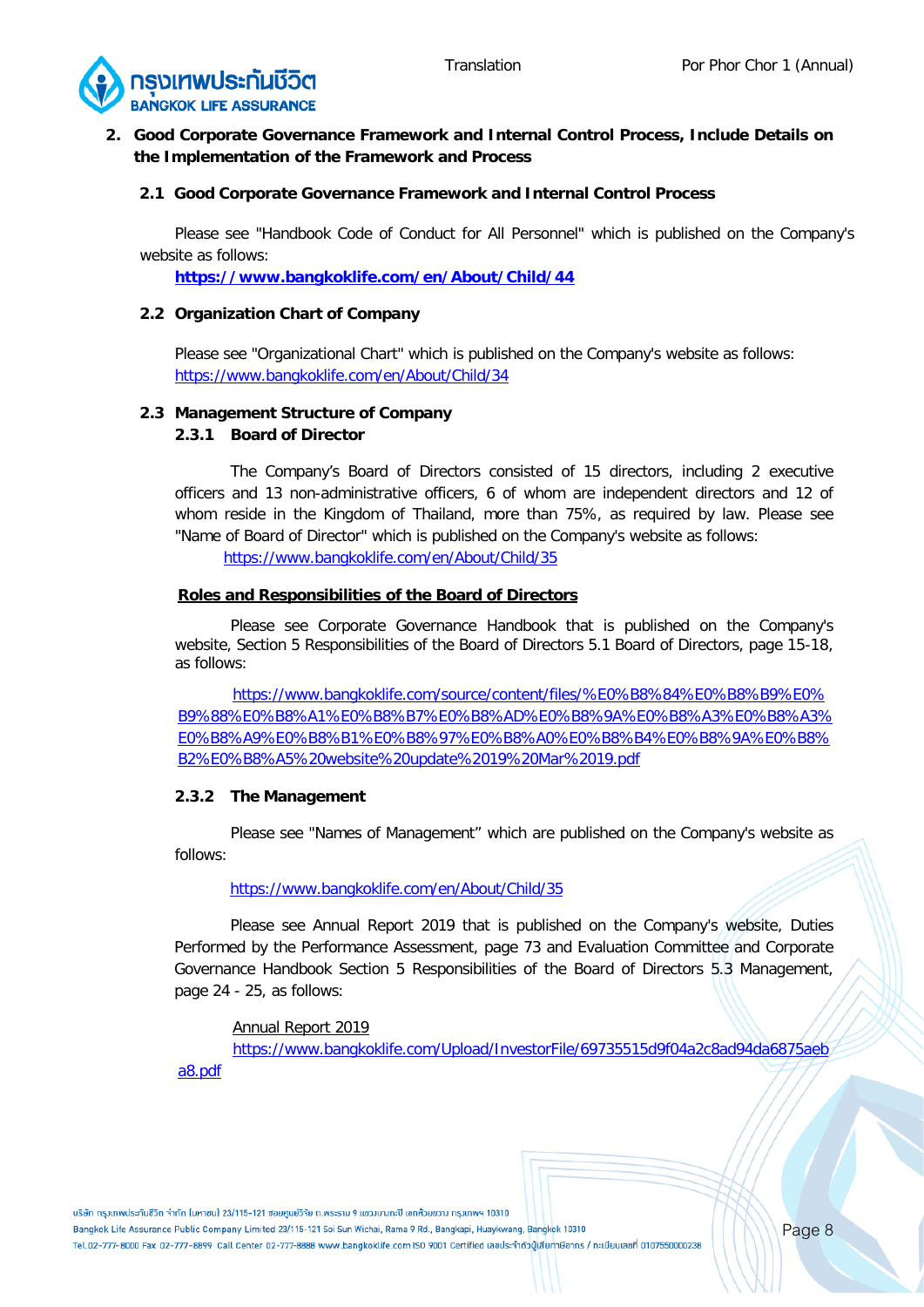![](_page_8_Picture_0.jpeg)

![](_page_8_Picture_2.jpeg)

#### Corporate Governance Handbook

[https://www.bangkoklife.com/source/content/files/%E0%B8%84%E0%B8%B9%E0%](https://www.bangkoklife.com/source/content/files/%E0%B8%84%E0%B8%B9%E0%B9%88%E0%B8%A1%E0%B8%B7%E0%B8%AD%E0%B8%9A%E0%B8%A3%E0%B8%A3%E0%B8%A9%E0%B8%B1%E0%B8%97%E0%B8%A0%E0%B8%B4%E0%B8%9A%E0%B8%B2%E0%B8%A5%20website%20update%2019%20Mar%2019.pdf) [B9%88%E0%B8%A1%E0%B8%B7%E0%B8%AD%E0%B8%9A%E0%B8%A3%E0%B8%A3%](https://www.bangkoklife.com/source/content/files/%E0%B8%84%E0%B8%B9%E0%B9%88%E0%B8%A1%E0%B8%B7%E0%B8%AD%E0%B8%9A%E0%B8%A3%E0%B8%A3%E0%B8%A9%E0%B8%B1%E0%B8%97%E0%B8%A0%E0%B8%B4%E0%B8%9A%E0%B8%B2%E0%B8%A5%20website%20update%2019%20Mar%2019.pdf) [E0%B8%A9%E0%B8%B1%E0%B8%97%E0%B8%A0%E0%B8%B4%E0%B8%9A%E0%B8%](https://www.bangkoklife.com/source/content/files/%E0%B8%84%E0%B8%B9%E0%B9%88%E0%B8%A1%E0%B8%B7%E0%B8%AD%E0%B8%9A%E0%B8%A3%E0%B8%A3%E0%B8%A9%E0%B8%B1%E0%B8%97%E0%B8%A0%E0%B8%B4%E0%B8%9A%E0%B8%B2%E0%B8%A5%20website%20update%2019%20Mar%2019.pdf) [B2%E0%B8%A5%20website%20update%2019%20Mar%2019.pdf](https://www.bangkoklife.com/source/content/files/%E0%B8%84%E0%B8%B9%E0%B9%88%E0%B8%A1%E0%B8%B7%E0%B8%AD%E0%B8%9A%E0%B8%A3%E0%B8%A3%E0%B8%A9%E0%B8%B1%E0%B8%97%E0%B8%A0%E0%B8%B4%E0%B8%9A%E0%B8%B2%E0%B8%A5%20website%20update%2019%20Mar%2019.pdf)

#### **2.4 Sub-Committees**

For effective governance and so as to ensure that it is thoroughly informed on important matters, the Board of Directors appoints Directors with the relevant expertise to 7 subcommittees, which are Executive Board of Directors, Investment Committee, Audit Committee, Risk Management Committee, Nomination and Remuneration Committee, Good Corporate Governance Committee, and Performance Assessment and Evaluation Committee. Each committee has authority, duties, and responsibilities approved by the Board of Directors as detailed below:

#### **2.4.1 Audit Committee**

Please see "Names of Audit Committee and Authority and Responsibilities" which are published on the Company's website as follows:

<https://www.bangkoklife.com/en/About/Child/40>

# **2.4.2 Executive Board of Directors**

Please see "Names of Executive Board of Directors and Authority and Responsibilities" which are published on the Company's website as follows:

<https://www.bangkoklife.com/en/About/Child/37>

### **2.4.3 Risk Management Committee**

Please see "Names of Risk Management Committee and Authority and Responsibilities" which are published on the Company's website as follows:

<https://www.bangkoklife.com/en/About/Child/41>

#### **2.4.4 Nomination and Remuneration Committee**

Please see "Names of Nomination and Remuneration Committee and Authority and Responsibilities" which are published on the Company's website as follows:

<https://www.bangkoklife.com/en/About/Child/42>

#### **2.4.5 Investment Committee**

Please see "Names of Investment Committee and Authority and Responsibilities" which are published on the Company's website as follows:

<https://www.bangkoklife.com/en/About/Child/39>

้บริษัท กรมเทพประกันชีวิต จำกัด (มหาชน) 23/115-121 ซอยศนย์วิจัย ถ.พระราม 9 แขวมบางกะปิ เขตห้วยขวาง กรมเทพฯ 10310

Bangkok Life Assurance Public Company Limited 23/115-121 Soi Sun Wichai, Rama 9 Rd., Bangkapi, Huaykwang, Bangkok 10310 Tel.02-777-8000 Fax 02-777-8899 Call Center 02-777-8888 www.bangkoklife.com ISO 9001 Certified เลขประจำตัวบู้เสียภาษีอากร / ทะเบียนเลขที่ 0107550000238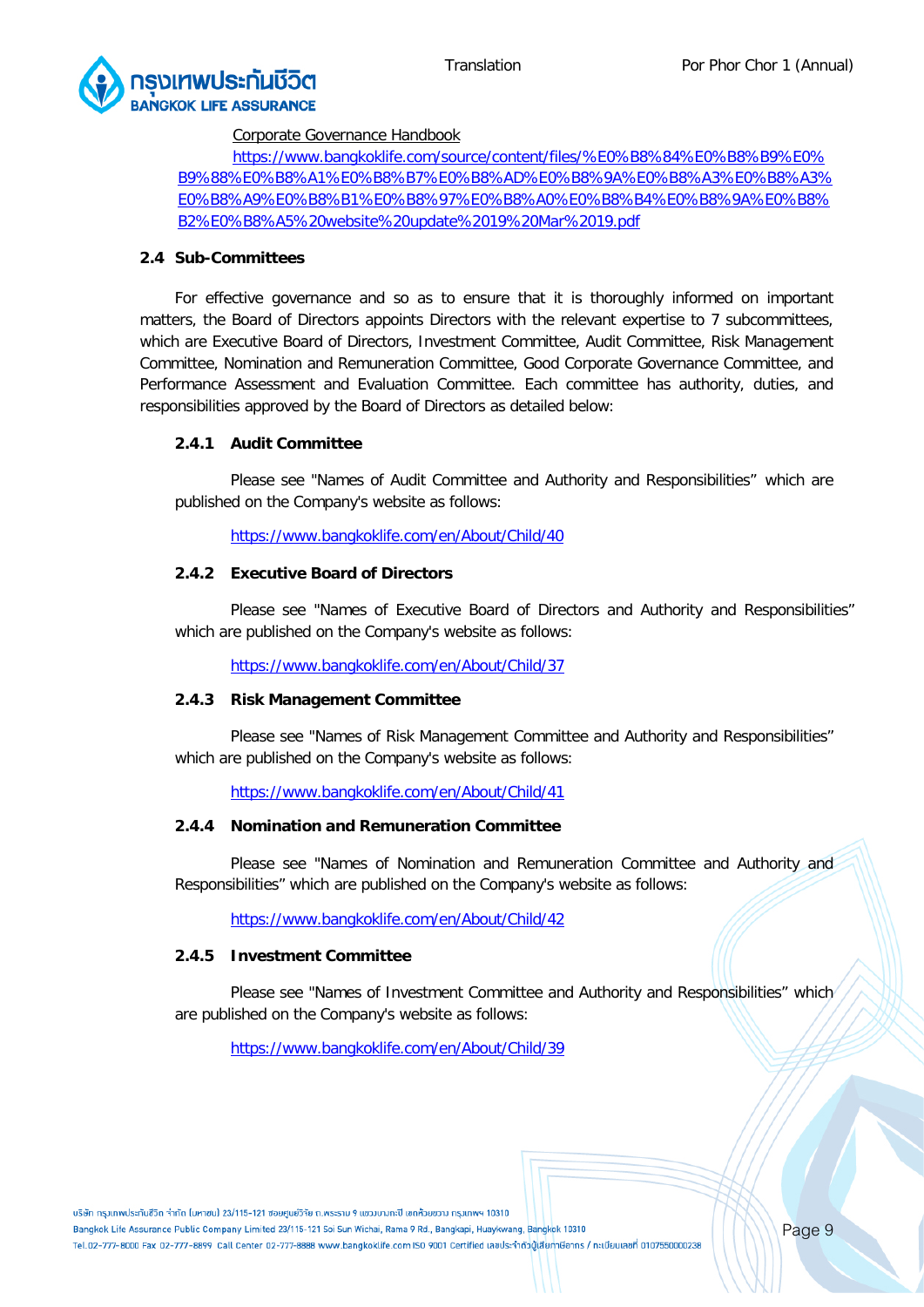![](_page_9_Picture_2.jpeg)

#### **2.4.6 Good Corporate Governance Committee**

Please see "Names of Good Corporate Governance Committee and Authority and Responsibilities" which are published on the Company's website as follows:

<https://www.bangkoklife.com/en/About/Child/38>

# **2.4.7 Performance Assessment and Evaluation Committee**

Please see "Names of Performance Assessment and Evaluation Committee and Authority and Responsibilities" in 2019 the annual report, page 72, which are published on the Company's website as follows:

[https://www.bangkoklife.com/Upload/InvestorFile/69735515d9f04a2c8ad94da6875](https://www.bangkoklife.com/Upload/InvestorFile/69735515d9f04a2c8ad94da6875aeba8.pdf)

[aeba8.pdf](https://www.bangkoklife.com/Upload/InvestorFile/69735515d9f04a2c8ad94da6875aeba8.pdf)

# **2.5 Nomination and Appointment of Directors, Independent Directors and Executives 2.5.1 Selection of Directors and Tenure**

Please see **"** Selection of Directors and Tenure**"** in the 2019 annual report, page 68, which is published on the Company's website as follows:

[https://www.bangkoklife.com/Upload/InvestorFile/82ba00539f8f4c59896b50dd383](https://www.bangkoklife.com/Upload/InvestorFile/82ba00539f8f4c59896b50dd3834b568.pdf)

# [4b568.pdf](https://www.bangkoklife.com/Upload/InvestorFile/82ba00539f8f4c59896b50dd3834b568.pdf)

# **2.5.2 Nomination of Independent Directors**

For the appointment of independent directors, the Nomination and Remuneration Committee will propose candidates who are independent directors according to the Company's definition, in compliance with good corporate governance principles of the Stock Exchange of Thailand and the requirements of the Capital Market Supervisory Board. The committee consists of at least one third of the total number of directors, but no less than 3 persons. The nominated candidates are proposed to the Board of Directors and are proposed to the shareholders' meeting for appointment.

Qualifications of Independent Directors

- (1) Must hold no more than 1% of total voting shares of the Company, its subsidiaries, affiliates, major shareholders, or persons with controlling power. This includes shares held by their related persons.
- (2) Neither being nor used to be an executive director, employee, staff member, advisor who receives a salary, or is a controlling person of the Company, its parent company, subsidiaries, affiliates, same-level subsidiary companies, major shareholders or controlling persons, unless the foregoing status has ended for at least 2 years.
- (3) Not being a person related by blood or legal registration as a father, mother, spouse, sibling, and child, including spouse of child of other executives, major shareholders, controlling persons, or persons to be nominated as executives or controlling persons of the Company or its subsidiary companies.
- (4) Neither having nor used to have a business relationship with the Company, its parent company, subsidiaries, affiliates, major shareholders or controlling persons, in the manner which may interfere with his/her independent decision, and neither

<sup>้</sup>บริษัท กรมเทพประกันชีวิต จำกัด (มหาชน) 23/115-121 ซอยศนย์วิจัย ถ.พระราม 9 แขวมบางกะปิ เขตห้วยขวาง กรมเทพฯ 10310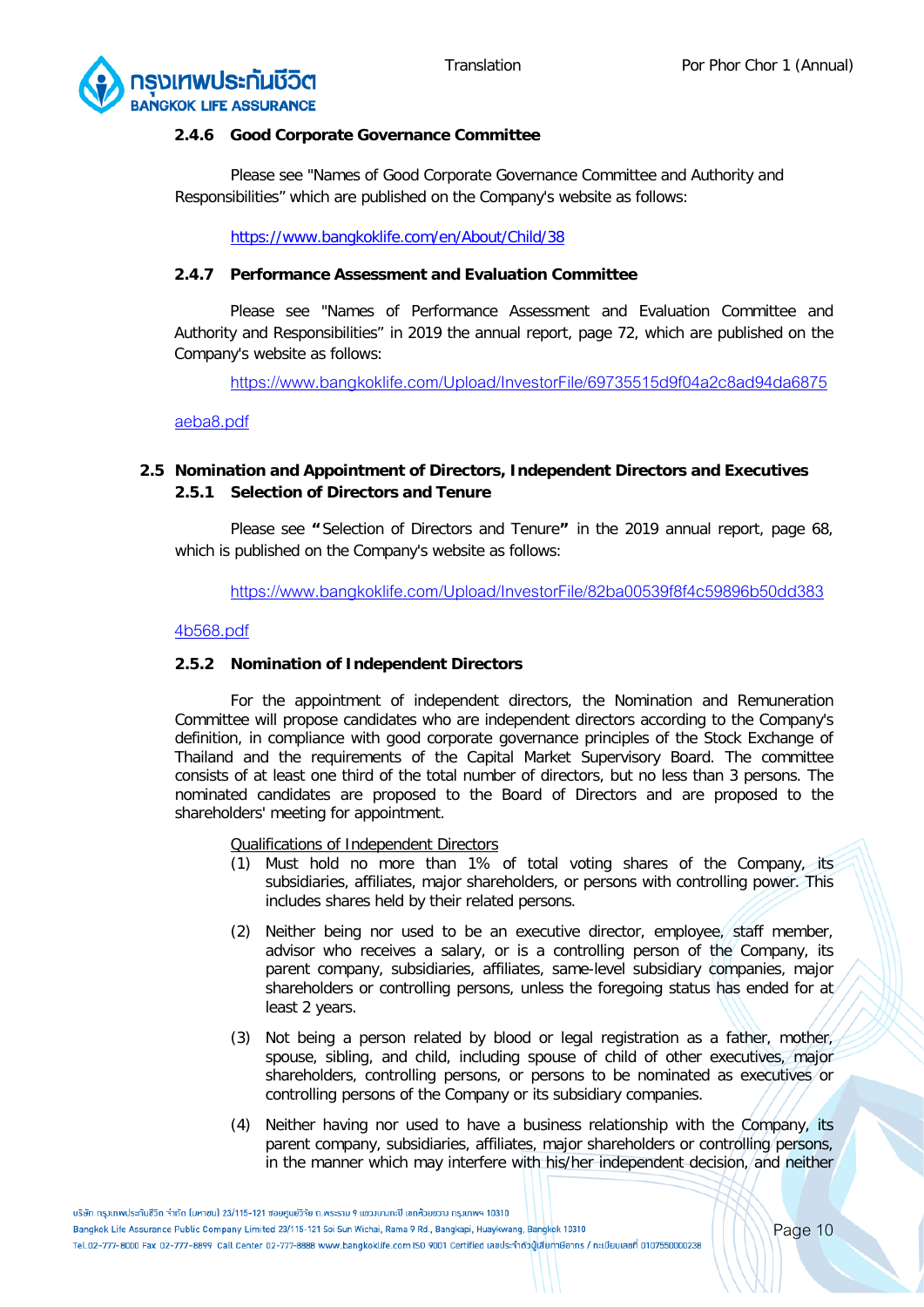![](_page_10_Picture_2.jpeg)

being nor used to be a significant shareholder or controlling person of any person having a business relationship with the Company, its parent company, subsidiaries, affiliates, major shareholders or controlling persons, unless the foregoing relationship has ended for at least 2 years.

- (5) Neither being nor used to be an auditor of the Company, its parent company, subsidiaries, affiliates, major shareholders or controlling persons, and not being a significant shareholder, controlling person, or partner of an audit firm which employs auditors of the Company, its parent company, subsidiary companies, affiliates, major shareholders or controlling persons, unless the foregoing relationship has ended for at least 2 years.
- (6) Neither being nor used to be a provider of any professional services including those as a legal advisor or a financial advisor who receives service fees exceeding 2 million baht per year from the Company, its parent company, subsidiaries, affiliates, major shareholders or controlling persons, and not being a significant shareholder, controlling person or partner of the provider of professional services, unless the foregoing relationship has ended for at least 2 years.
- (7) Not being a director appointed as representative of directors of the Company, major shareholders or shareholders who are related to major shareholders.
- (8) Not conducting any business in the same nature and in competition with the business of the Company or subsidiary companies or not being a significant partner in a partnership or being an executive director, employee, staff, advisor who receives a salary or holds shares exceeding 1 percent of the total number of shares with voting rights of other companies which conduct business in the same nature and in competition with the business of the Company or its subsidiary companies.
- (9) Not having any other characteristics which prevent them from expressing independent opinions with regard to the Company's business operations.
- (10) Not found guilty by court ruling in connection with violation of the securities and exchange law, the financial institution law, the life insurance law, the non-life insurance law, the anti-money laundering law, or any other financial business laws regardless of whether such laws are local or foreign, and not found guilty in connection with unfair acts concerning securities trading that fall under embezzlement, fraud, or corruption.

#### **2.5.3 Selection of Executive Officers**

Please see **"**Selection of Executive Officers**"** in the 2019 annual report, page 108, and Corporate Governance Handbook, page 25 which is published on the Company's website as follows:

#### Annual Report 2019

[https://www.bangkoklife.com/Upload/InvestorFile/69735515d9f04a2c8ad94da6875aeb](https://www.bangkoklife.com/Upload/InvestorFile/69735515d9f04a2c8ad94da6875aeba8.pdf)

[a8.pdf](https://www.bangkoklife.com/Upload/InvestorFile/69735515d9f04a2c8ad94da6875aeba8.pdf)

#### Corporate Governance Handbook

[https://www.bangkoklife.com/source/content/files/%E0%B8%84%E0%B8%B9%E0%](https://www.bangkoklife.com/source/content/files/%E0%B8%84%E0%B8%B9%E0%B9%88%E0%B8%A1%E0%B8%B7%E0%B8%AD%E0%B8%9A%E0%B8%A3%E0%B8%A3%E0%B8%A9%E0%B8%B1%E0%B8%97%E0%B8%A0%E0%B8%B4%E0%B8%9A%E0%B8%B2%E0%B8%A5%20website%20update%2019%20Mar%2019.pdf) [B9%88%E0%B8%A1%E0%B8%B7%E0%B8%AD%E0%B8%9A%E0%B8%A3%E0%B8%A3%](https://www.bangkoklife.com/source/content/files/%E0%B8%84%E0%B8%B9%E0%B9%88%E0%B8%A1%E0%B8%B7%E0%B8%AD%E0%B8%9A%E0%B8%A3%E0%B8%A3%E0%B8%A9%E0%B8%B1%E0%B8%97%E0%B8%A0%E0%B8%B4%E0%B8%9A%E0%B8%B2%E0%B8%A5%20website%20update%2019%20Mar%2019.pdf) [E0%B8%A9%E0%B8%B1%E0%B8%97%E0%B8%A0%E0%B8%B4%E0%B8%9A%E0%B8%](https://www.bangkoklife.com/source/content/files/%E0%B8%84%E0%B8%B9%E0%B9%88%E0%B8%A1%E0%B8%B7%E0%B8%AD%E0%B8%9A%E0%B8%A3%E0%B8%A3%E0%B8%A9%E0%B8%B1%E0%B8%97%E0%B8%A0%E0%B8%B4%E0%B8%9A%E0%B8%B2%E0%B8%A5%20website%20update%2019%20Mar%2019.pdf) [B2%E0%B8%A5%20website%20update%2019%20Mar%2019.pdf](https://www.bangkoklife.com/source/content/files/%E0%B8%84%E0%B8%B9%E0%B9%88%E0%B8%A1%E0%B8%B7%E0%B8%AD%E0%B8%9A%E0%B8%A3%E0%B8%A3%E0%B8%A9%E0%B8%B1%E0%B8%97%E0%B8%A0%E0%B8%B4%E0%B8%9A%E0%B8%B2%E0%B8%A5%20website%20update%2019%20Mar%2019.pdf)

้บริษัท กรมเทพประกันชีวิต จำกัด ไมหาชน) 23/115-121 ซอยศนย์วิจัย ถ.พระราม 9 แขวมบางกะปิ เขตห้วยขวาง กรมเทพฯ 10310

Bangkok Life Assurance Public Company Limited 23/115-121 Soi Sun Wichai, Rama 9 Rd., Bangkapi, Huaykwang, Bangkok 10310 Tel.02-777-8000 Fax 02-777-8899 Call Center 02-777-8888 www.bangkoklife.com ISO 9001 Certified เลขประจำตัวบู้เสียภาษีอากร / ทะเบียนเลขที่ 0107550000238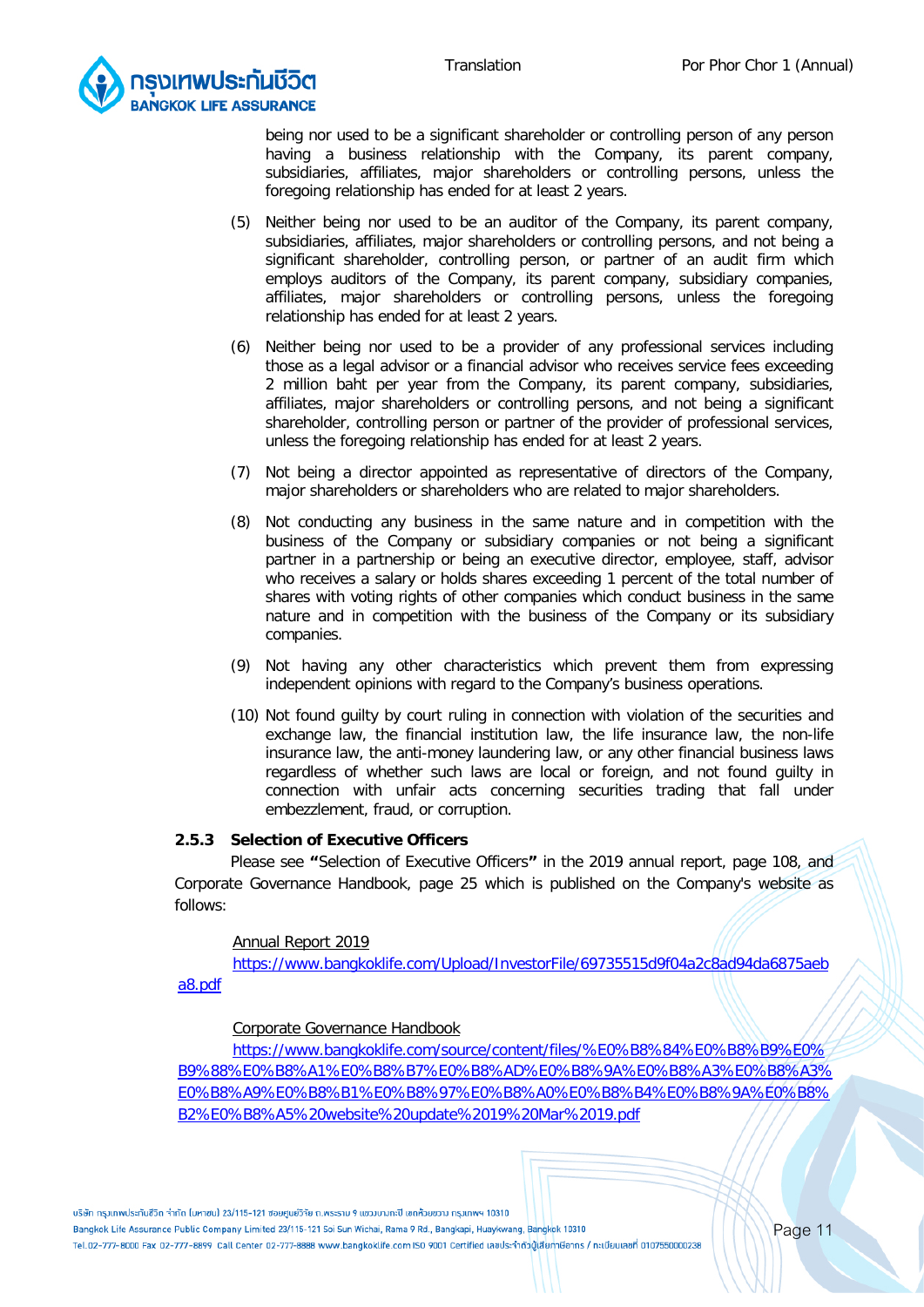![](_page_11_Picture_2.jpeg)

#### **2.6 Remuneration Policy**

Please see "Remuneration of Directors and Executives" in the 2019 annual report, page 75, which is published on the Company's website as follows:

<https://www.bangkoklife.com/Upload/InvestorFile/69735515d9f04a2c8ad94da6875aeba8.pdf>

# **3. Enterprise Risk Management (ERM) and Asset Liability Management (ALM)**

#### **3.1 Enterprise Risk Management: ERM**

The Company has established risk management throughout the organization by using the risk management principles according to the international standard ERM (Enterprise Risk Management) as a guideline. To ensure that the Company operates the business under the appropriate level of Capital Adequacy and Capital management efficiency, the Company has complied with the principles of risk assessment and financial stability of ORSA (Own Risk and Solvency Assessment), in line with minimum risk management to create value added and maximize benefits for all sectors of the organization.

# **Risk Management policy**

The Company has established systematic Enterprise Risk Management consistent with international standards for the comprehensive management of major activities and all risk types through a set of processes. These include identification of risk factors and causes, assessment, analysis, prioritization, management, monitoring, and evaluation of risk management in order to make the corporate operations achieve the business objectives and goals, and to be in line with the defined risk appetite.

# **Governance structure for risk management**

The Company has established a risk management structure and internal control according to the international standard of good governance practice to ensure that the Company has effective risk management and an independent assessment. The Company has also established a risk governance structure along with the scope of responsibilities, duties and participation in developing risk management for all departments by dividing the responsibility of risk management according to the Three Lines of Defense principle as follows:

**1. 1st Line of Defense:** those who are directly responsible for managing and controlling risks, called Risk Owner / Business Line by following the guidelines of risk management that are supported and in accordance with the plans of each department. This group consists of the Board of Directors, Executive Board of Directors, Investment Committee, President, executive management from all departments, employees in the organization and various working groups appointed by the Company.

**2.** 2**nd Line of Defense:** those who are responsible for overseeing and controlling the effectiveness of risk management (risk oversight / risk function), setting policy frameworks and risk management processes, and coordinating with risk owners in order that they are aware of risk management. This group includes Risk Management Committee, Risk Management Department and the Compliance Office.

**3. 3rd Line of Defense:** those who are responsible for ensuring and reviewing the effectiveness of risk management (risk assurance/ internal audit).They are responsible for monitoring the assessment operation and summarizing the risk management process. This group consists of the Audit Committee and the Internal Audit Department.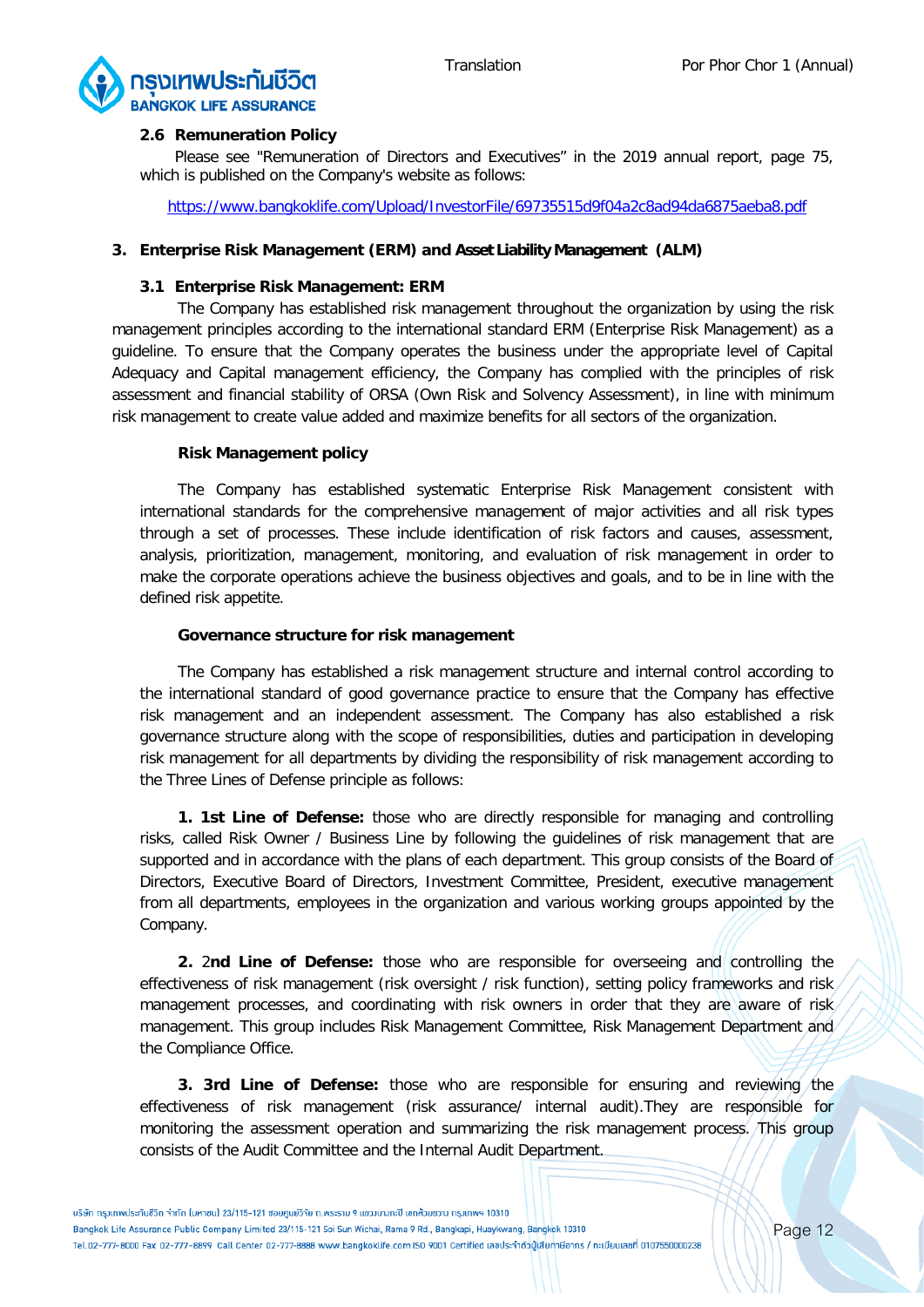![](_page_12_Picture_2.jpeg)

#### **Risk factors and risk management**

This is the management and internal control of activities or processes to reduce a lost opportunity or errors / failures and to reduce the impacts that may occur in the future to an acceptable level. The impacts must be assessed, controlled and can be systematically audited., comply with the laws and international standards. The risk factors have been evaluated both internal and external and considered in conjunction with the Company's strategic planning in analyzing and assessing risks through consideration of executives in each department. In this connection, the focus is on major risks that may affect the risk appetite and the operating performance according to the company's goals as follows:

- Capital Adequacy Ratio (CAR) ratio
- **Profitability**
- Growth rate and market share
- Operations and services with information systems

#### **Market risks and interest rate risks decreased and remained in low level**

1. Risks from fluctuation in market conditions such as interest rate fluctuations, investment properties price and exchange rate fluctuation, financial instrument price fluctuation, which are risks that affect the Company's investment income and capital. The Company controls and manages the risk value at a level not greater than the total capital required allocated for the risks according to the business plan. With the risk of market fluctuations at an acceptable level and when combined with other types of risk, the Company still has strong capital situation higher than required by law.

2. Low interest rate risk; interest rate is one of the major assumptions used for determining life insurance premiums, valuation of liabilities and reserves of insurance contracts. However, if the interest rate is remain low for a prolonged period, the Company's ability in paying policy benefits of the insurance contract, maintaining profitability level, capital requirement and managing the consistency of assets and liabilities of insurance contracts will be affected.

Measures and plans for risk management that the Company managed include revising the sales proportion of product mix by selling more protection products than saving products, revising the investment strategies to matching assets and liabilities while maintaining an acceptable level of return on investment. The efficiency of risk management and monitoring is also improved with Early Warning Systems, sensitivity analysis and stress test of key risk factors.

#### **Competitive risks**

They are risks that occur in distribution channels, management efficiency and / or operational processes due to the inconsistency or the inability to adapt to the business environment fluctuations. These fluctuations include changing consumer behaviours, such as, less Bancassurance offering opportunities is due to less customers using services at bank offices, the economic downturn and higher household debt reduces the consumers' purchasing power, new technology and sales promotion tools and services have been implemented to support the operations systems, etc. The Company's business plan that determined and take into account the risk measures and management have been executed for adjustable business operation strategies. The Company also have developed the IT system and operational processes, management of distribution channels and product strategies to be progressive and up to date to enhance the company's competitiveness.

้บริษัท กรมเทพประกันชีวิต จำกัด ไมหาชน) 23/115-121 ซอยศนย์วิจัย ถ.พระราม 9 แขวมบางกะปิ เขตห้วยขวาง กรมเทพฯ 10310 Bangkok Life Assurance Public Company Limited 23/115-121 Soi Sun Wichai, Rama 9 Rd., Bangkapi, Huaykwang, Bangkok 10310 Tel.02-777-8000 Fax 02-777-8899 Call Center 02-777-8888 www.bangkoklife.com ISO 9001 Certified เลขประจำตัวบู้เสียภาษีอากร / ทะเบียนเลขที่ 0107550000238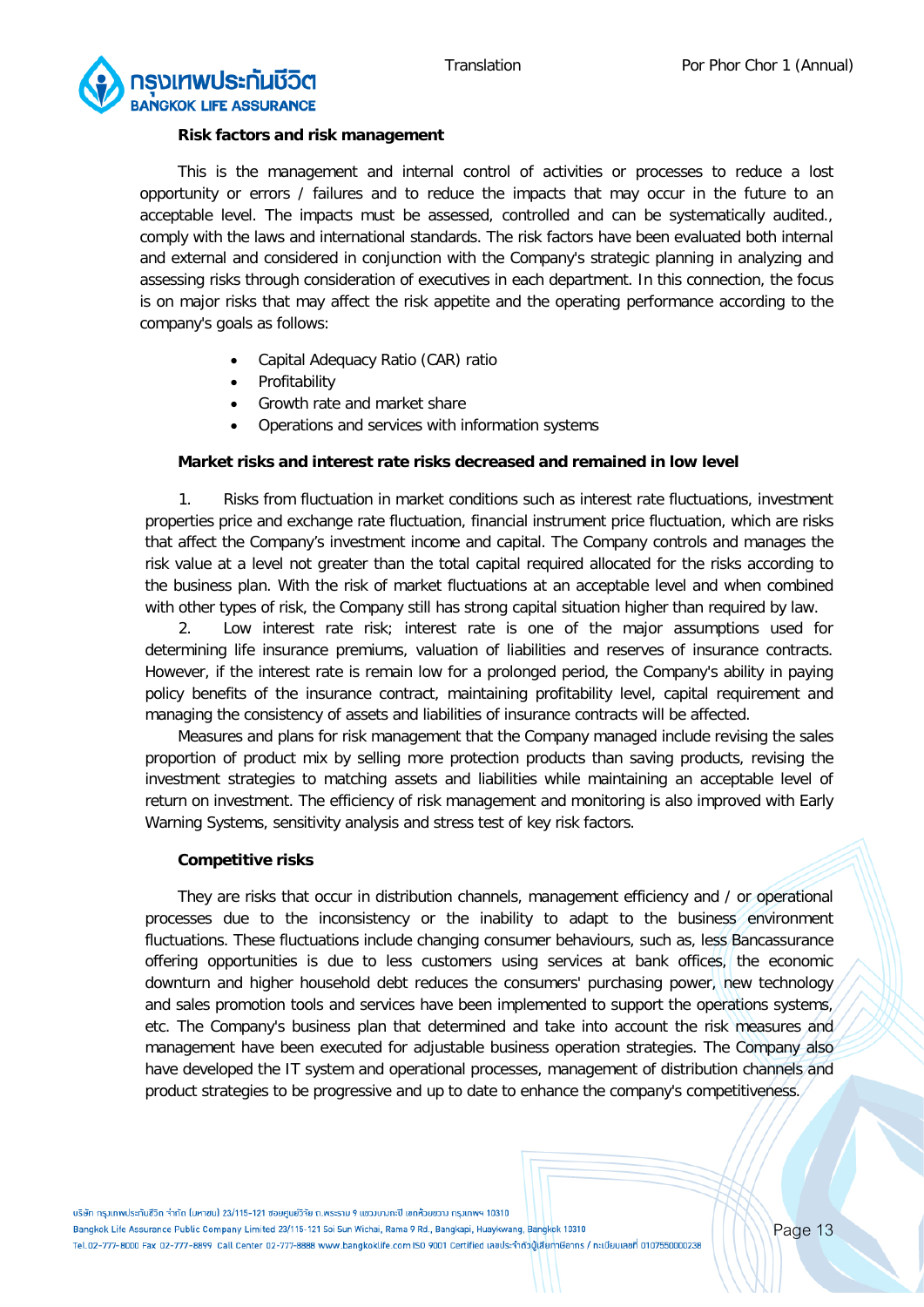![](_page_13_Picture_2.jpeg)

#### **Legal and compliance risks**

Changes in laws and regulations as well as changes in governance may affect the competitiveness, financial costs and the company's performance and / or non-compliance with the rules or negligence, which in turn, may cause the company to be probed, fined, or prosecuted. To prevent the above risks, the Company has applied the 3 lines of defence principles as a guideline in practice, in overseeing and monitoring various departments to perform duties in accordance with the regulators, the policies and rules of the company. The related departments and personnel are acknowledged and comply with the legal changes. The new laws that will affect the operational process include the Personal Data Protection Act B.E. 2562, the Cyber Security Act B.E. 2562, Financial Reporting Standards, IFRS, and the Risk Based Capital according to Phase 2 (RBC 2) etc.

#### **3.2 Asset and Liability Management Risk: ALM Risk**

In order to reduce risk impacts, the Company has been managing the sensitivity of asset and liability value to the changes in interest rate within a similar level (Duration Matching). Duration gap is determined as a key risk indicator (KRI) and therefore, is regularly monitored along with the management of asset and liability cash flow matching, while still maintaining the appropriate level of investment return.

# **4. Significant and Predictable Insurance Risks that May Have an Impact on the Company's Finance, Reinsurance Risk Management, the Coherence of Capital Fund, Risks and Concentration of Risk**

Risks may occur from underwriting risk processes. Major causes are insureds' risk factors and/or risk factors from external environments which are related to life insurance underwriting processes that may impact the Company's financial status, and cause losses to exceed the Company's estimated loss prediction which is product development assumptions and capital assessment. The Company has criteria and assessment guidelines of underwriting and life insureds' risks prioritization by considering both medical and non-medical risk factors. This is in order to be in line with the Company's risk appetite. The Company also takes into consideration, fairness to the insureds, agents, partnerships, profitability, and competing capacity by setting out clear operation guidelines in writing.

Underwriting is conducted in accordance with announcements, orders, sales rules, operation manuals, which are in line with or not prohibited by regulations and laws; under determined risk management plan, and subject to continuous assessment. The Company also reinsures by considering levels of sum insured as well as its retention limit, and sets the authority of high-level executives in approving underwriting by level, position, knowledge and experience of underwriters.

Insurance risk is a key risk factor in the Company operation and directly affects the Company's financial status because in taking risk from customers, the Company assumes contractual obligations when the risk takes place. The Company then has planned for risk mitigation by transferring risks to reinsurers with financial strength through reinsurance agreements on both automatic and facultative basis, and by considering its own retention limit, risk premium rates and treaty conditions in accordance with the Company's experience in each type of products in order to manage costs. Outward reinsurance also helps increase the underwriting capacity and supports business growth of the Company by using reinsurer's experience for products and distribution channel development. In this connection, the Company has also been managing the liquidity risk of reinsurers and concentration risk in order to ensure that the risk transfer is properly managed and that the company can perform/contractual obligations when obligations become due. Additionally, the performance of reinsurance arrangement has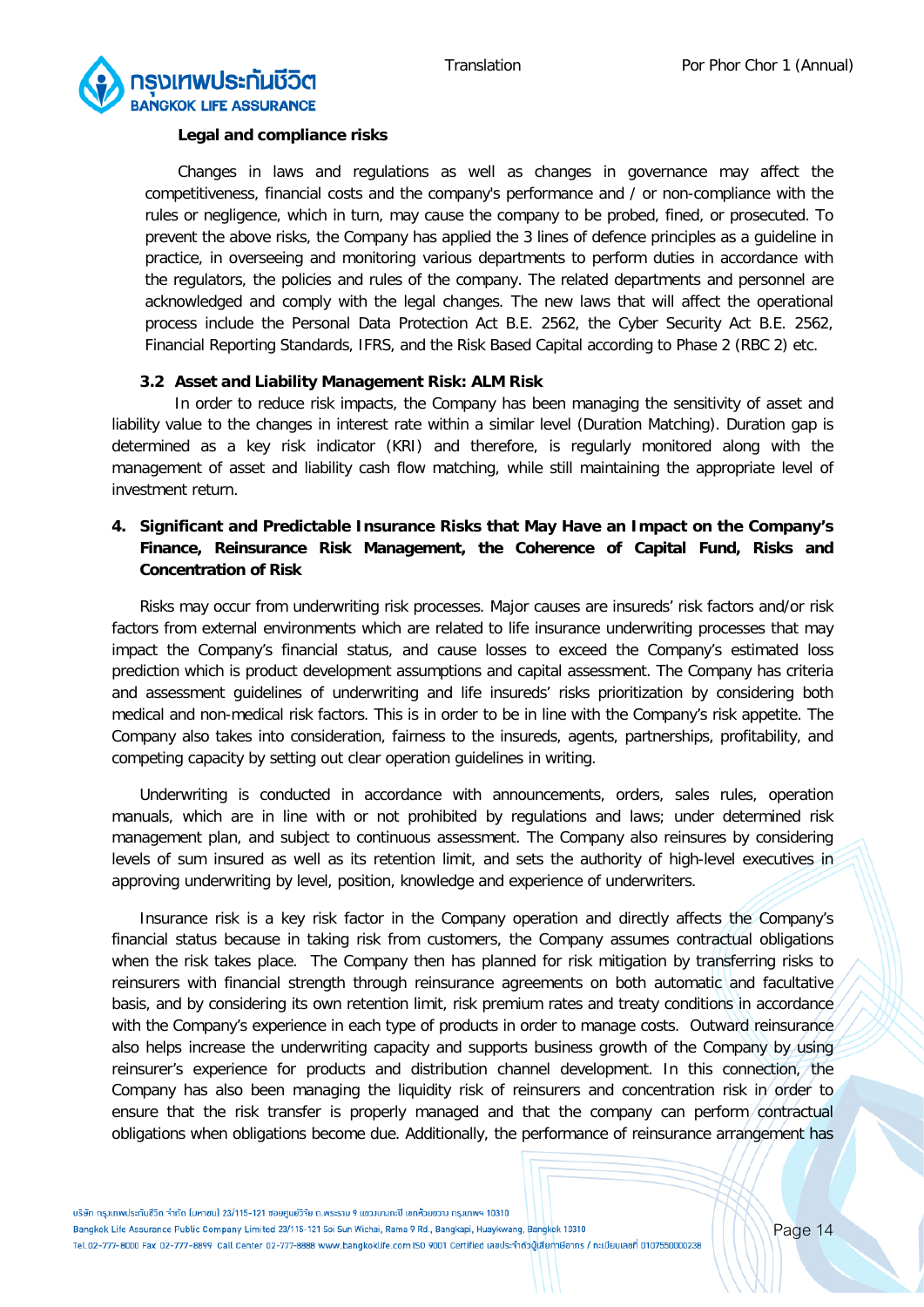![](_page_14_Picture_2.jpeg)

been regularly monitored and reinsurance strategies are also reviewed annually in response to changes in the market and the company's risk profile.

Overall, the Company has been exposed to insurance risk, which is lower than other risks as the Company's underwriting guideline and processes are consistent with the risk exposure, and the Company has mitigated insurance risk through strong reinsurers. Moreover, the movement of insurance risk has slightly changed so there is no significant impact on the Company's capital fund.

#### **5. Values, Methodologies, and Assumptions for Evaluating Insurance Liabilities**

#### **Reserves for Long-term Insurance Contracts**

Under account value basis, reserves for long-term insurance contracts are calculated with reference to net premium valuation method (NPV), which is an actuarial approach for estimating reserves, using the current assumptions (mortality rate, morbidity rate, and discount rate) or assumptions on the issued date, which reflect the best estimate at that time. Additional risk charge and standard deviation are also included.

Under appraisal value basis, reserves for long-term insurance contracts are calculated by using gross premium valuation method (this reserve is also used for calculating risk based capital). Gross premium valuation (GPV) is an actuarial approach for estimating reserves, using the current assumptions, which are the best estimate at that time and provision of adverse deviations (PAD) of that assumption, according to the OIC's regulations.

#### **Reserves for Short-term Insurance Contracts**

Reserves for short-term insurance contracts consist of loss reserves and outstanding claims-including premium reserves.

#### **Loss Reserves and Outstanding Claims**

Under account value basis, loss reserves and outstanding claims are the estimation of unpaid claims on reported dates, including incurred but not reported claims. This reflects the best estimation of reserves on reported dates based on historical data and company experience.

Under appraisal value basis, loss reserves and outstanding claims are calculated using the same method as that of accounting basis but with provision of adverse deviations (PAD) according to the OIC's regulations.

#### **Premium reserves**

Under account value basis, premium reserves are the higher value between unearned premium reserves (UPR) and unexpired risk reserve (URR). UPR is the amount of premium applicable to the portion of the remaining period, while URR is the best estimate of claims in the remaining period. Premium reserves are calculated before commission and brokerage.

Under appraisal value basis, premium reserves are calculated using the same method as that of accounting basis but with provision of adverse deviations (PAD) according to the OIC's regulation.

้บริษัท กรมเทพประกันชีวิต จำกัด ไมหาชน) 23/115-121 ซอยศนย์วิจัย ถ.พระราม 9 แขวมบางกะปิ เขตห้วยขวาง กรมเทพฯ 10310

Bangkok Life Assurance Public Company Limited 23/115-121 Soi Sun Wichai, Rama 9 Rd., Bangkapi, Huaykwang, Bangkok 10310 Tel.02-777-8000 Fax 02-777-8899 Call Center 02-777-8888 www.bangkoklife.com ISO 9001 Certified เลขประจำตัวบู้เสียภาษีอากร / ทะเบียนเลขที่ 0107550000238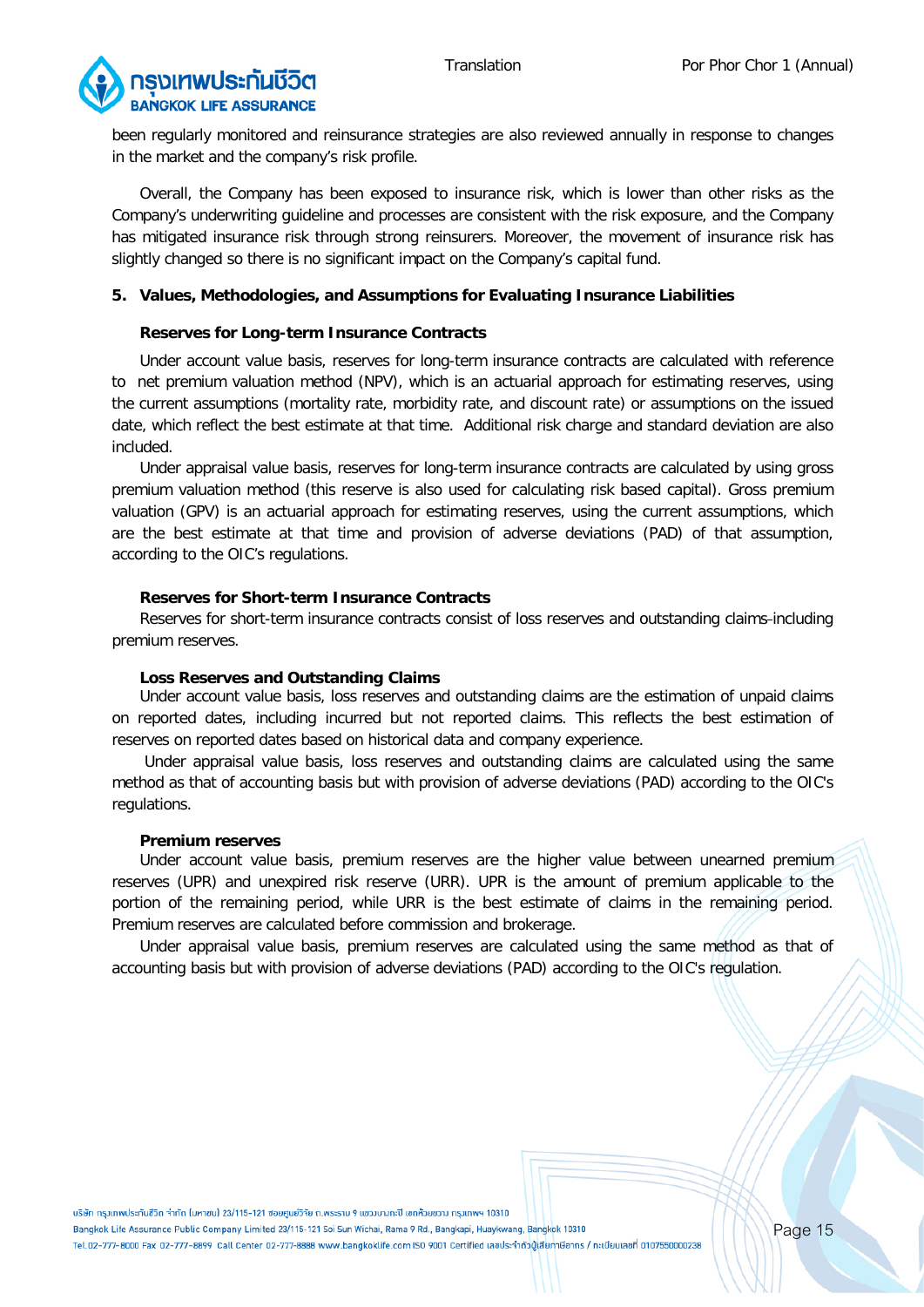![](_page_15_Picture_2.jpeg)

The Company's insurance liabilities are shown in table below**.**

|                               |                |                |                  | Unit: Million Baht |  |
|-------------------------------|----------------|----------------|------------------|--------------------|--|
| <b>Item</b>                   | 2019           |                | 2018             |                    |  |
|                               | <b>Account</b> | <b>Account</b> | <b>Appraisal</b> | Appraisal          |  |
|                               | value          | value          | value            | value              |  |
|                               |                |                |                  |                    |  |
| Long-term technical reserves  | 277,488.52     | 306,920.43     | 283,714.51       | 273,897.63         |  |
| Short-term technical reserves | 1,136.39       | 951.17         | 888.37           | 990.88             |  |
| Unpaid policy benefits        | 191.17         | 191.17         | 188.06           | 168.39             |  |
| Due to insured                | 7,276.02       | 7,276.02       | 7,553.10         | 7,666.70           |  |

#### **6. Company's Investment**

#### **Investment Policy**

The Company has obligations and responsibilities for its long-term commitments to the policyholders. Therefore, the investment policy is emphasized on risk management aiming to prevent the Company's investment assets from depreciation, along with earning investment return at an acceptable level.

#### **Objective**

The Company has long-term commitments to the policyholders. In order to achieve the objective, we emphasize on Asset-Liability management by matching maturity of investment assets to liabilities arising from future obligations. Consequently, liquidity risk and interest rate risk are minimized.

#### **Investment Process**

The Company's investment process consists of 4 parts:

1 . Investment Diversification In order to minimize investment risk, the Company diversifies its investment into various asset classes appropriately, focusing its investment in long-term debt securities to match financial obligations and ensuring that each of these asset classes and allocations complies with the rule regulated by OIC.

2. Risk Management As the Company strongly emphasizes the protection of investment asset principal, the Company focuses on investing in government bond and state-owned enterprise bond, both guaranteed and non-guaranteed by the Ministry of Finance. The rest of the portfolio, which is relatively small, is invested in more risky assets, such as equity, unit trust, and corporate debenture, in order to enhance investment return at an acceptable risk level.

3. Selection Process Rigorous and careful selection process will be carried out prior to investment in each financial asset. For government bond analysis, both domestic and global economic factors are taken into account to determine interest rate movement and level of bond yield. For more risky assets, such as equity and corporate debenture, both top-down and bottom-up analyses are conducted to ensure that the underlying securities are fundamentally suitable.

้บริษัท กรมเทพประกันชีวิต จำกัด ไมหาชน) 23/115-121 ซอยศนย์วิจัย ถ.พระราม 9 แขวมบางกะปิ เขตห้วยขวาง กรมเทพฯ 10310 Bangkok Life Assurance Public Company Limited 23/115-121 Soi Sun Wichai, Rama 9 Rd., Bangkapi, Huaykwang, Bangkok 10310 Tel.02-777-8000 Fax 02-777-8899 Call Center 02-777-8888 www.bangkoklife.com ISO 9001 Certified เลขประจำตัวบู้เสียภาษีอากร / ทะเบียนเลขที่ 0107550000238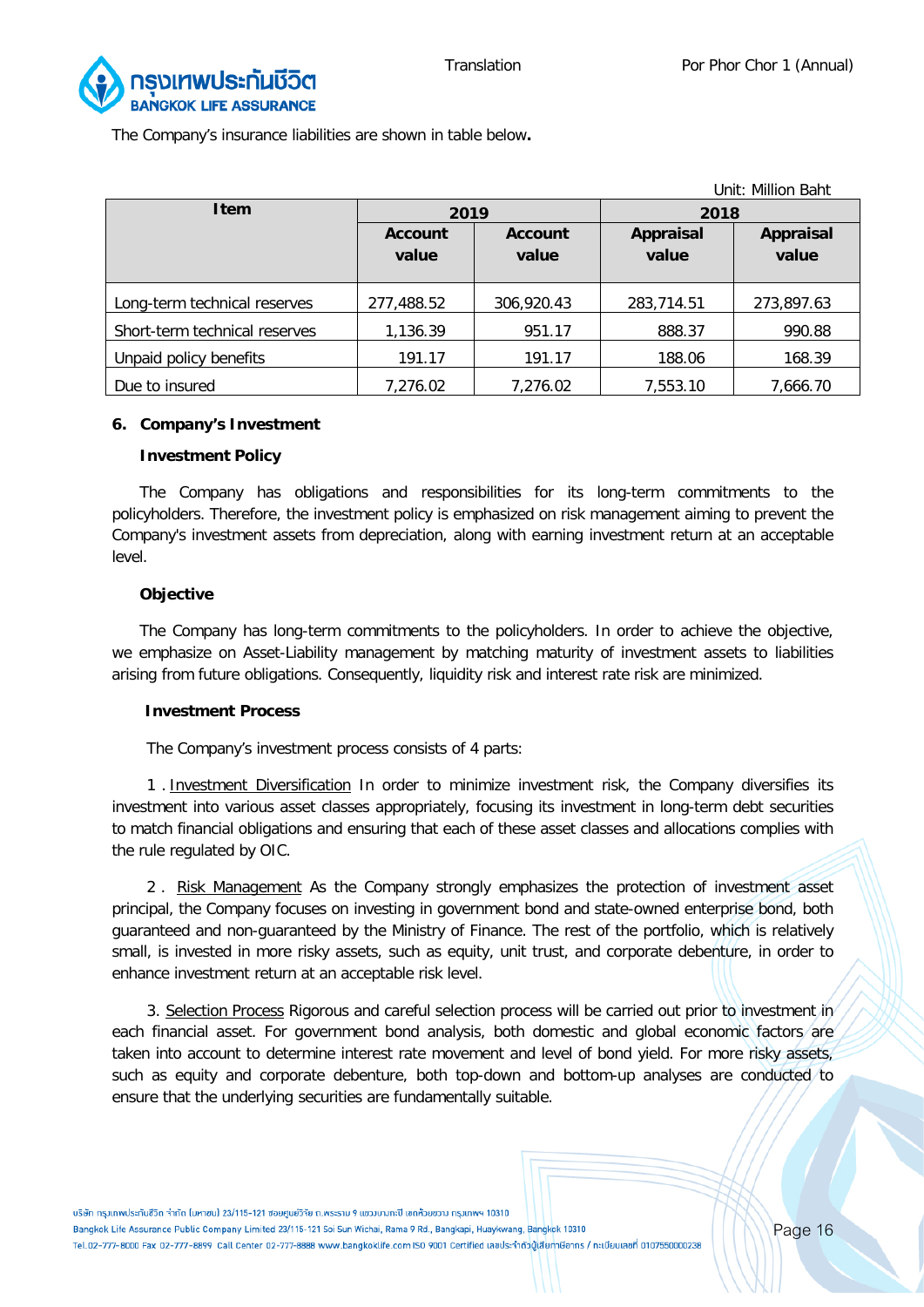![](_page_16_Picture_2.jpeg)

4 .Evaluation Process Investment performance is tracked periodically for the purpose of adjusting portfolio allocation according to changing in market environment, and assuring that the investment is on plan.

# **Asset Valuation Methods Used for Preparation of Financial Statements**

The Company uses different methods of asset valuation as follows:

| <b>Asset Class</b>                                                                            | <b>Valuation methods</b>                                            |
|-----------------------------------------------------------------------------------------------|---------------------------------------------------------------------|
| 1. Bonds, debentures, promissory notes and bills of                                           | Clean Price provided by ThaiBMA                                     |
| exchange issued by the government, central bank,                                              |                                                                     |
| state-owned enterprise, state organization or local                                           |                                                                     |
| governments in Thailand, both guaranteed and not                                              |                                                                     |
| guaranteed, issued in Thai Baht                                                               |                                                                     |
| 2. Bonds, debentures, promissory notes and bills of                                           | Clean Price provided by ThaiBMA and Bloomberg                       |
| exchange issued by the government, central bank,                                              |                                                                     |
| state-owned enterprise, state organization or local                                           |                                                                     |
| governments in Thailand, both guaranteed and not                                              |                                                                     |
| guaranteed, issued in foreign currency<br>3. Bonds, debentures, promissory notes and bills of |                                                                     |
| exchange issued by financial institutions, securities                                         | Asset price provided by bank and clean price<br>provided by ThaiBMA |
| company or insurance company                                                                  |                                                                     |
|                                                                                               | (Bank valuation method based on discounted cash                     |
|                                                                                               | flow using IRS curve, which reflects Bank's cost of                 |
|                                                                                               | fund, or government yield curve)                                    |
| 4. Bonds, debentures, promissory notes and bills of                                           | Clean price provided by ThaiBMA and Bloomberg                       |
| exchange issued by corporate                                                                  |                                                                     |
| 5. Equity listed on the Stock Exchange of Thailand,                                           | <b>Bid price</b>                                                    |
| MAI, and other listed companies which are listed                                              |                                                                     |
| on OIC provided index.                                                                        |                                                                     |
| 6. Investment in associated companies and                                                     | Price to book value ratio                                           |
| subsidiaries/other equity investments                                                         |                                                                     |
| 7. Unit trust                                                                                 | Use Bid price for unit trust listed on Exchange                     |
|                                                                                               | market                                                              |
|                                                                                               |                                                                     |
|                                                                                               | Use Net asset value (NAV) for unit trust not listed                 |
|                                                                                               | on Exchange market                                                  |
| 8. Warrants to purchase ordinary shares/                                                      | <b>Bid price</b>                                                    |
| debentures/unit trusts / other                                                                | Amortized cost using effective interest rate (EIR)                  |
| 9. Mortgage Ioan                                                                              | less allowance for impairment                                       |
| 10. Policy loan                                                                               | Discounted cash flow                                                |
| 11. Person guaranteed loan                                                                    | Amortized cost using effective interest rate (EIR)                  |
|                                                                                               | less allowance for impairment                                       |
| 12. Cash/Deposit at financial institute/Negotiable                                            | Book value                                                          |
| Certificate of Deposit (NCD)                                                                  |                                                                     |

บริษัท กรุงเทพประกันชีวิต จำกัด (มหาชน) 23/115-121 ซอยศูนย์วิจัย ถ.พระราม 9 แขวงบางกะปิ เขตห้วยขวาง กรุงเทพฯ 10310

Bangkok Life Assurance Public Company Limited 23/115-121 Soi Sun Wichai, Rama 9 Rd., Bangkapi, Huaykwang, Bangkok 10310 Tel.02-777-8000 Fax 02-777-8899 Call Center 02-777-8888 www.bangkoklife.com ISO 9001 Certified เลขประจำตัวบู้เสียภาษีอากร / ทะเบียนเลขที่ 0107550000238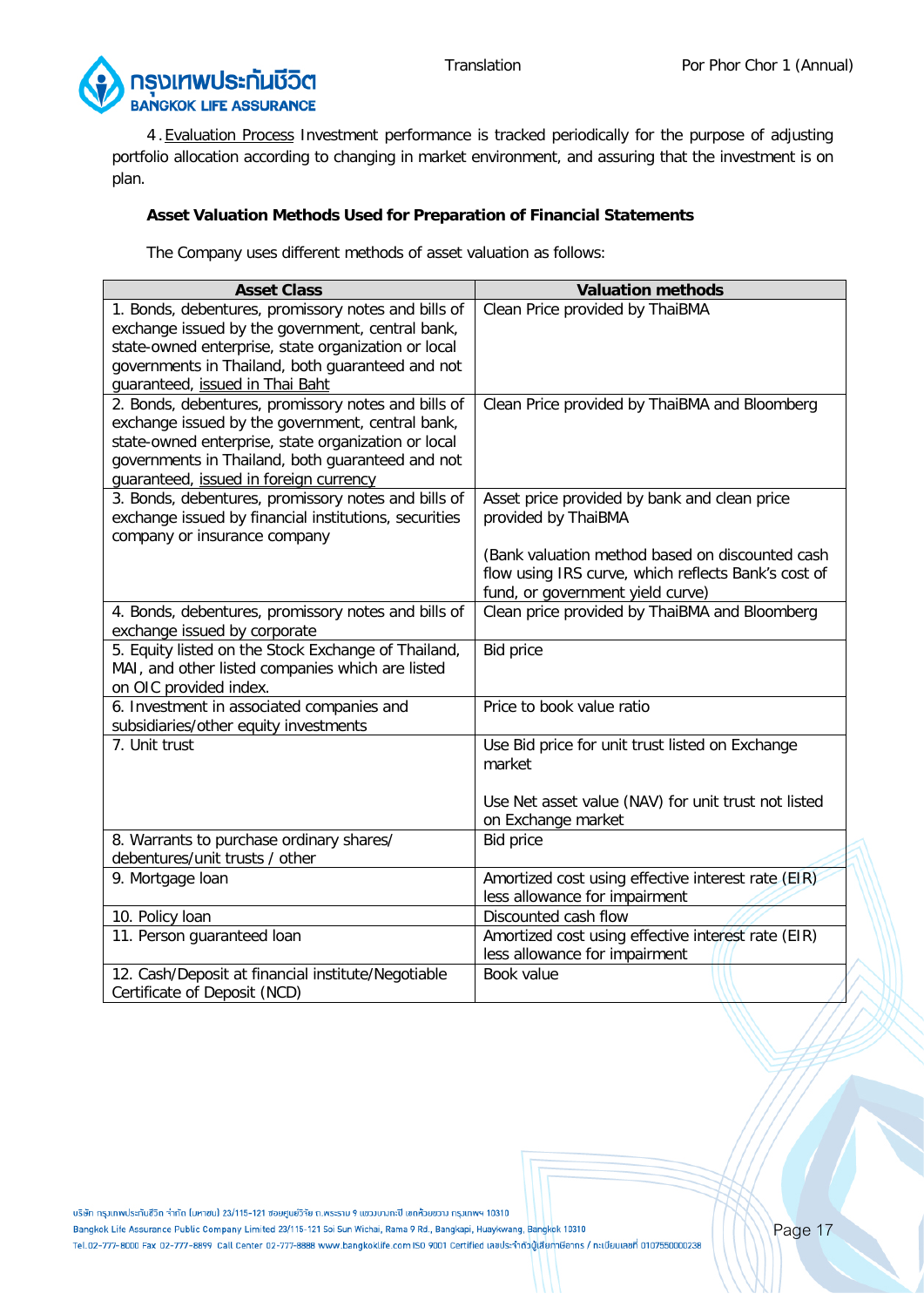Unit: Million Baht

![](_page_17_Picture_2.jpeg)

#### **Investment Assets**

| UNIII: MIIIIUN BANI                                                                              |                      |                        |                      |                        |  |
|--------------------------------------------------------------------------------------------------|----------------------|------------------------|----------------------|------------------------|--|
|                                                                                                  | As of 31 December    |                        |                      |                        |  |
| <b>Asset classes</b>                                                                             | 2019                 |                        | 2018                 |                        |  |
|                                                                                                  | <b>Account value</b> | <b>Appraisal value</b> | <b>Account value</b> | <b>Appraisal value</b> |  |
| Deposits at financial<br>institutions                                                            | 2,085.30             | 2,085.30               | 5,930.85             | 5,930.85               |  |
| Fixed income (Bond,<br>Debenture, Promissory note,<br>Bill of exchange, and<br>Convertible bond) | 261,276.44           | 301,590.55             | 250,793.85           | 266,939.25             |  |
| Equity (exclude investment in<br>associated companies and<br>subsidiaries)                       | 22,116.79            | 22,329.13.             | 20,710.14            | 20,868.35              |  |
| Unit Trust                                                                                       | 28,018.64            | 28,018.64              | 24,968.25.           | 24,968.25              |  |
| Policy loan                                                                                      | 8,477.92             | 10,020.93              | 7,798.12             | 8,588.67               |  |
| Loans and Leasing                                                                                | 1,748.14             | 1,747.94               | 3,763.43             | 3,768.63               |  |
| Warrant to purchase ordinary<br>share / debenture / unit trust                                   | 4.35                 | 4.35                   | 2.51                 | 2.51                   |  |
| Derivatives                                                                                      | 998.12               | 1,744.16               | 274.89               | 676.38                 |  |
| Other investment assets                                                                          |                      |                        |                      |                        |  |
| <b>Total investment assets</b>                                                                   | 324,725.69           | 367,541.00             | 314,242.04           | 331,742.89             |  |

Note - Account value refers to assets and liabilities assessed under the Financial Reporting Standards. - Appraisal value refers to assets and liabilities assessed under the Announcement of the Office Insurance Commission (OIC) on assets and liabilities appraisal for the purpose of overseeing the financial security of insurance companies and to ensure that the company is able to deliver its commitment to the policyholders.

#### **7. Company performance, financial review and ratios**

Please see management discussion and analysis yearly 4 ending 31 December2018 which is published on the Company's website as follows:

<https://www.bangkoklife.com/Upload/InvestorFile/5f6db9fa1b0346499264062c040acd26.pdf>

Company financial information summary as follows:

|                                                            | <b>Unit: Million Baht</b> |           |  |
|------------------------------------------------------------|---------------------------|-----------|--|
| <b>Items</b>                                               | 2020                      | 2019      |  |
| Gross written premium                                      | 35,692.43                 | 40,892.09 |  |
| Net earn premium                                           | 34,307.87                 | 39,554.31 |  |
| Net investment income                                      | 12,631.63                 | 12,202.36 |  |
| Life policy reserves increased (decreased) from prior year | 3,580.42                  | 17,313.05 |  |
| Benefit payments under life policies and claims            | 34,764.49                 | 24,671.25 |  |
| Profit (Loss) for the years                                | 4,383.93                  | 4,926.02  |  |

้บริษัท กรมเทพประกันชีวิต จำกัด (มหาชน) 23/115-121 ซอยศนย์วิจัย ถ.พระราม 9 แขวมบางกะปิ เขตห้วยขวาง กรมเทพฯ 10310

Bangkok Life Assurance Public Company Limited 23/115-121 Soi Sun Wichai, Rama 9 Rd., Bangkapi, Huaykwang, Bangkok 10310

Tel.02-777-8000 Fax 02-777-8899 Call Center 02-777-8888 www.bangkoklife.com ISO 9001 Certified เลขประจำตัวผู้เสียภาษีอากร / ทะเบียนเลขที่ 0107550000238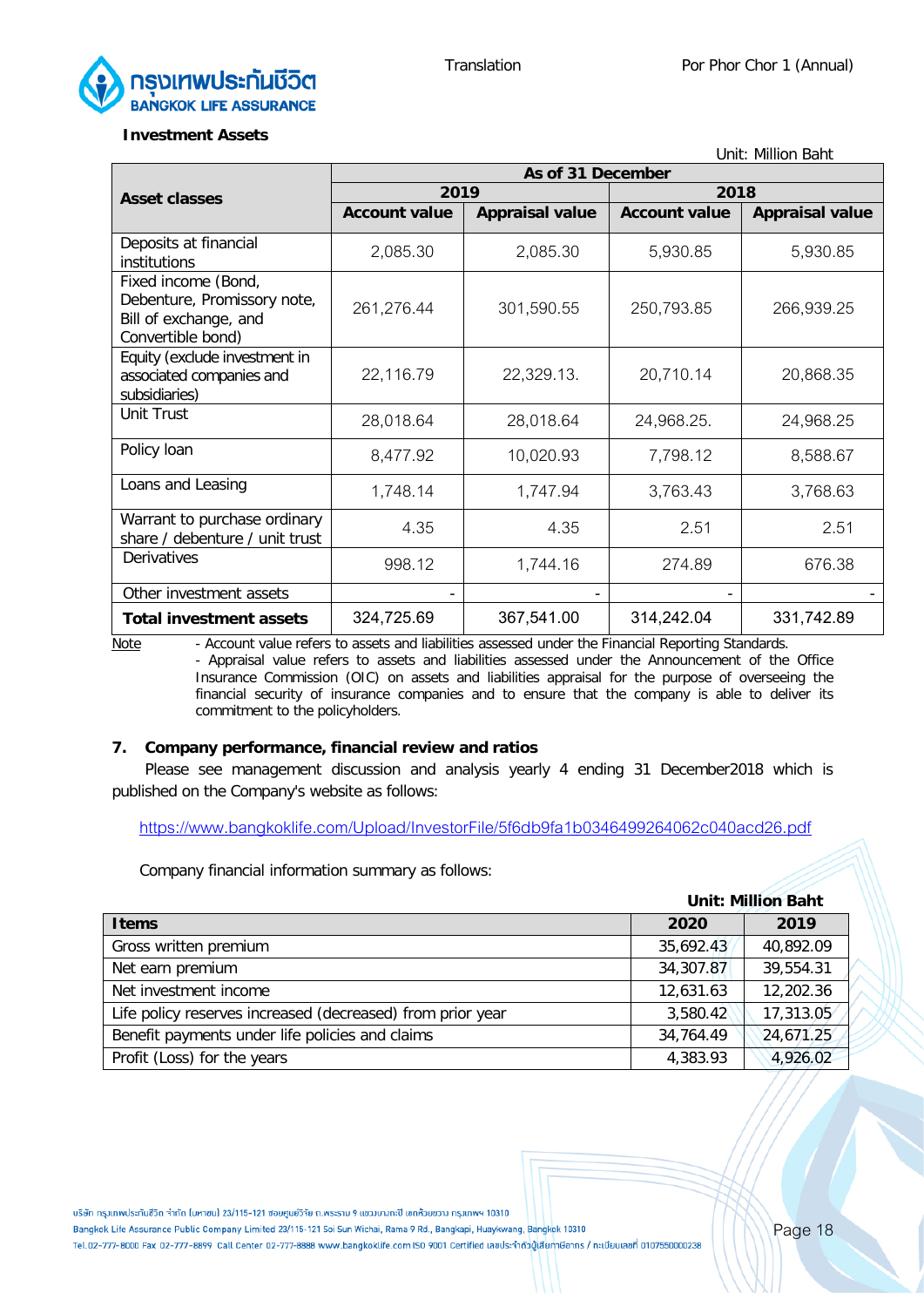![](_page_18_Picture_2.jpeg)

| Unit | ັ<br>$\epsilon$ |
|------|-----------------|
|------|-----------------|

| Ratio                                                                 | 2020  | 2019  |
|-----------------------------------------------------------------------|-------|-------|
| FY Underwriting expenses / Net premium*                               | 37.8  | 37.7  |
| RY Underwriting expenses / Net premium *                              | 4.8   | 3.5   |
| Return on equity ratio*                                               | 10.6  | 12.7  |
| Return on assets ratio                                                |       |       |
| - Return on total assets ratio                                        | 1.3   | 1.6   |
| - Return on total assets excluded assets related to Unit Linked and   | 1.3   | 1.6   |
| Universal life policies ratio                                         |       |       |
| Return on Investment Ratio*                                           |       |       |
| - Return on total investment ratio                                    | 4.0   | 4.0   |
| - Return on total investment excluded investment from Unit Linked and | 4.0   | 4.0   |
| Universal life policies ratio                                         |       |       |
| Investment assets / Life policy reserve (Appraisal Value)*            | 119.4 | 116.4 |

\*Ratio based on early warning system rule

Note - Appraisal value refers to assets and liabilities assessed under the Announcement of the Office Insurance Commission (OIC) on assets and liabilities appraisal for the purpose of overseeing the financial security of insurance companies and to ensure that the company is able to deliver its commitment to the policyholders.

- Unit linked insurance policy is life insurance policy including life protection and investment in mutual funds the policy value of which depends on fund's NAV. Investment assets belong to policyholder not the company.

- Universal life insurance policy is life insurance policy with separate investment saving element. Investment return depends on the company's investment performance with guaranteed minimum rate of return.

#### **8. Capital Adequacy**

#### **Capital Management Policy and Objective**

To ensure that the capital is within the Company's risk appetite, the Company has the assessment policy and stress test under Own Risk and Solvency Assessment guideline and the capital management plan in line with risk assessment and Early Warning System for major activities and significant risk factors.

#### **Capital management processes**

For regular monitoring and reviewing risks which will impact the operational targets, the Company determines measurements under assumptions that the capital has not been lower than capital adequacy ratio required by the Office of Insurance Commission, by testing risk factors such as interest rate, funds market and economy scenarios with value at risk (VaR).

For implementation according to situations, the Company will assess, monitor and test the sensitivity and stress of risk factors in response to risks as the capital management plan, source of funds and measurements appropriately and promptly. And, the Company has determined the roles and responsibilities of related unit functions and prepared unit functions' risk management plan in line with the Company's risk appetite level. It has also established the management and Risk Committee, reported to the Board of Directors, and communicated to employees for acknowledgement.

้บริษัท กรมเทพประกันชีวิต จำกัด ไมหาชน) 23/115-121 ซอยศนย์วิจัย ถ.พระราม 9 แขวมบางกะปิ เขตห้วยขวาง กรมเทพฯ 10310 Bangkok Life Assurance Public Company Limited 23/115-121 Soi Sun Wichai, Rama 9 Rd., Bangkapi, Huaykwang, Bangkok 10310 Tel.02-777-8000 Fax 02-777-8899 Call Center 02-777-8888 www.bangkoklife.com ISO 9001 Certified เลขประจำตัวบู้เสียภาษีอากร / ทะเบียนเลขที่ 0107550000238